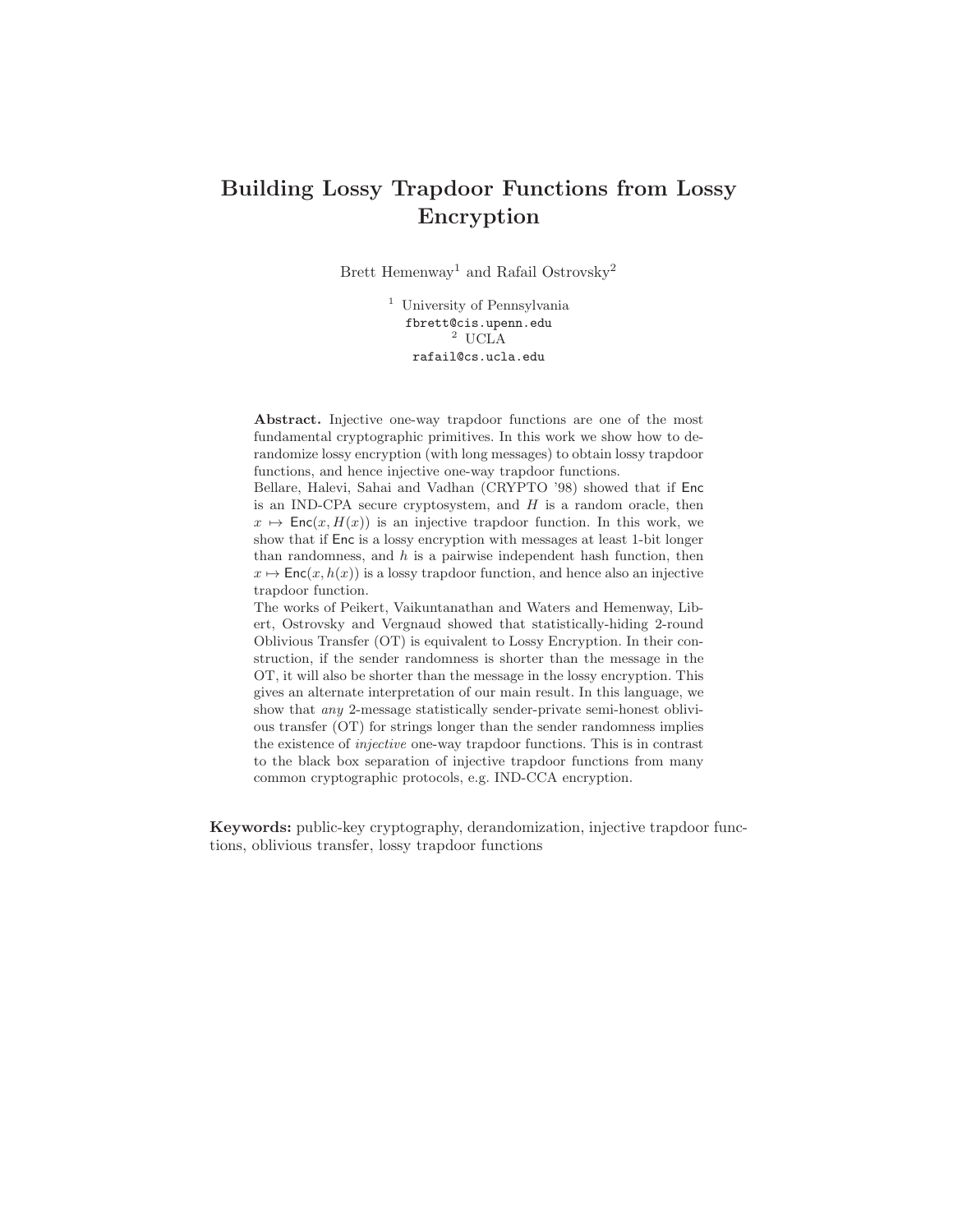# 1 Introduction

One-way functions are one of the most basic cryptographic primitives, and their existence is necessary for much of modern cryptography. Despite their immense value in cryptography, one-way functions are not sufficient for many useful cryptographic applications [\[IR89](#page-14-0)[,RTV04\]](#page-14-1), and in many situations a trapdoor is needed.

Constructing injective one-way trapdoor functions (a deterministic primitive) from a secure protocol, e.g. public-key encryption or oblivious transfer (randomized primitives) has received much attention over the years with little success. One step in this direction was given by Bellare, Halevi, Sahai and Vadhan [\[BHSV98\]](#page-13-0), who showed that in the Random Oracle Model IND-CPA secure encryption implies injective one-way trapdoor functions. Since it is known  $({\rm [GKM+00]})$  $({\rm [GKM+00]})$  $({\rm [GKM+00]})$  2-message OT implies IND-CPA encryption, the results of Bellare et al. can be viewed as a construction of injective one-way trapdoor functions from 2-message oblivious transfer in the random oracle model.

Our main contribution is to give a simple construction of injective trapdoor functions from lossy encryption (with long messages). In contrast to the results of [\[BHSV98\]](#page-13-0), our results are in the standard model, and do not rely on random oracles. Our results can also be viewed as a derandomization of the basic cryptographic primitive Oblivious Transfer (OT) [\[Rab81](#page-14-2)[,EGL85\]](#page-13-2).

Lossy Encryption [\[KN08](#page-14-3)[,PVW08,](#page-14-4)[BHY09\]](#page-13-3), is a public-key encryption protocol with two indistinguishable types of public keys, injective keys and lossy keys. Ciphertexts created under injective keys can be decrypted, while ciphertexts created under lossy keys are statistically independent of the underlying plaintext. The security of the encryption is then guaranteed by the indistinguishability of the two types of keys.

Building on the construction of [\[PW08\]](#page-14-5), in [\[PVW08\]](#page-14-4), Peikert, Vaikuntanathan and Waters showed that lossy encryption implies statistically sender-private 2-message oblivious transfer. In [\[HLOV11\]](#page-14-6), Hemenway, Libert, Ostrovsky and Vergnaud showed that the two primitives are, in fact, equivalent.[3](#page-1-0) Throughout this work, we will use the terminology of lossy encryption because it makes the constructions more transparent.

If  $PKE = (Gen, Enc, Dec)$  is a lossy encryption scheme our construction has a simple description: we choose as our function candidate,

$$
F_{pk,h}(x) = \text{Enc}(pk, x, h(x))
$$

where  $h$  is some 2-wise independent hash function. Our main theorem says that if messages in *PKE* are at least one-bit longer than the encryption randomness, then  $F_{pk,h}(\cdot)$  is a family of injective one-way trapdoor functions. In this setting, we are able to prove that this is secure even though the randomness is *dependent* on the message. In [\[BBO07\]](#page-13-4), Bellare et al. used a similar construction, and they

<span id="page-1-0"></span><sup>3</sup> Their construction of lossy encryption from OT also preserves the randomness and message lengths, so if the OT uses sender randomness shorter than the messages so does the lossy encryption.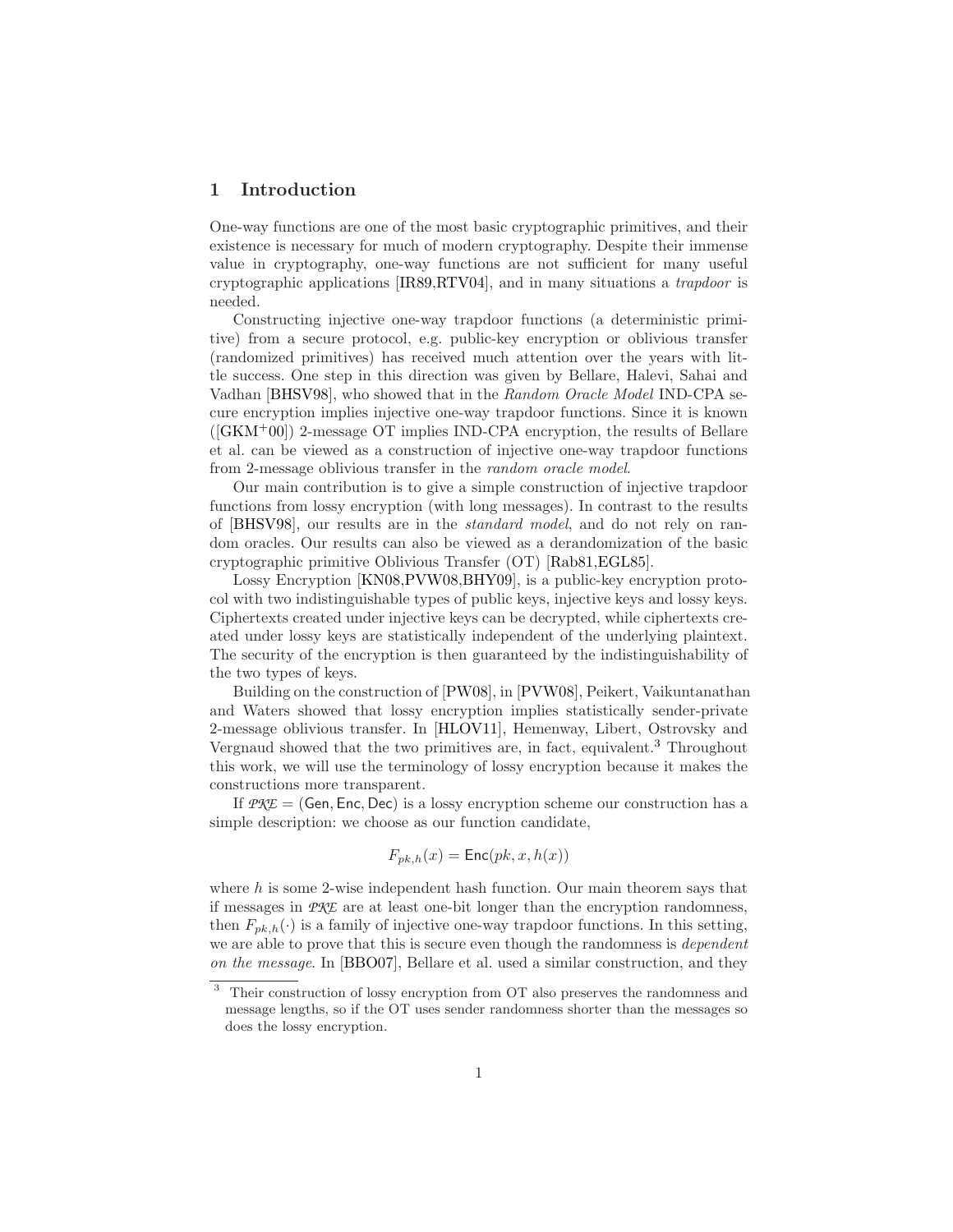showed that  $Enc(pk, x, h(pk||m))$  is one-way (in fact a deterministic encryption) if h is a Random Oracle. In their results the random oracle serves to break the dependence between the message and the randomness. In this work, we do not rely on random oracles, instead we use the lossiness of the encryption scheme to break this dependence. This is interesting given how difficult it has been to realize other forms of circular security, e.g. Key Dependent Message (KDM) security [\[CL01,](#page-13-5)[BRS03,](#page-13-6)[BHHO08\]](#page-13-7).

The primary limitation of our construction is the requirement that the message space be larger than the randomness space. The lossy encryption protocols based on the Paillier cryptosystem [\[RS08,](#page-14-7)[FGK](#page-13-8)<sup>+</sup>10], satisfy this requirement, and in Appendix [B](#page-17-0) we give constructions of lossy encryption with short randomness based on the DDH, DCR and QR assumptions. These do not lead to significantly new constructions of LTDFs, however, as direct constructions of lossy trapdoor functions are already known from these assumptions. It is an intriguing question whether this restriction can be removed. In addition to increasing the applicability of our construction, a removal of the restriction on message length would imply a black-box separation between OT and statistically sender-private OT by the results of [\[GKM](#page-13-1)<sup>+</sup>00].

Although our construction does not provide more efficient ways of constructing lossy trapdoor functions, it provides an interesting theoretical connection between lossy trapdoor functions and lossy encryption. Constructing injective trapdoor functions from randomized primitives such as public-key encryption or oblivious transfer has proven to be an elusive goal, and our results provide one of the few positive examples in this area without relying on random oracles.

The notion of RDM security has also been studied by Birrell, Chung, Pass and Telang [\[BCPT13\]](#page-13-9), who show that full RDM security (where the message can be an arbitrary function of the randomness) is not possible. Birrell et al. go on to show that any encryption scheme where the randomness is longer than the message can be transformed into a bounded-RDM secure cryptosystem. Their work, which requires the message to be shorter than the encryption randomness, nicely complements this work where we insist the opposite, that the message is longer than the encryption randomness.<sup>[4](#page-2-0)</sup> While Birrell et al. focus on the goal of building RDM secure encryption for general circuits, in this work, we use RDM encryption as a stepping stone for building injective trapdoor functions from lossy encryption. Birrell et al. provide more general constructions of RDM encryption than we do, but their constructions do not immediately imply injective trapdoor functions.

#### 1.1 Previous Work

Injective one-way trapdoor functions were one of the first abstract cryptographic primitives to be defined, and their value is well recognized. In [\[Yao82\]](#page-14-8), Yao showed that injective trapdoor functions imply IND-CPA secure encryption,

<span id="page-2-0"></span><sup>4</sup> We also require the initial cryptosystem to be lossy, while their construction works with any semantically secure cryptosystem with short messages.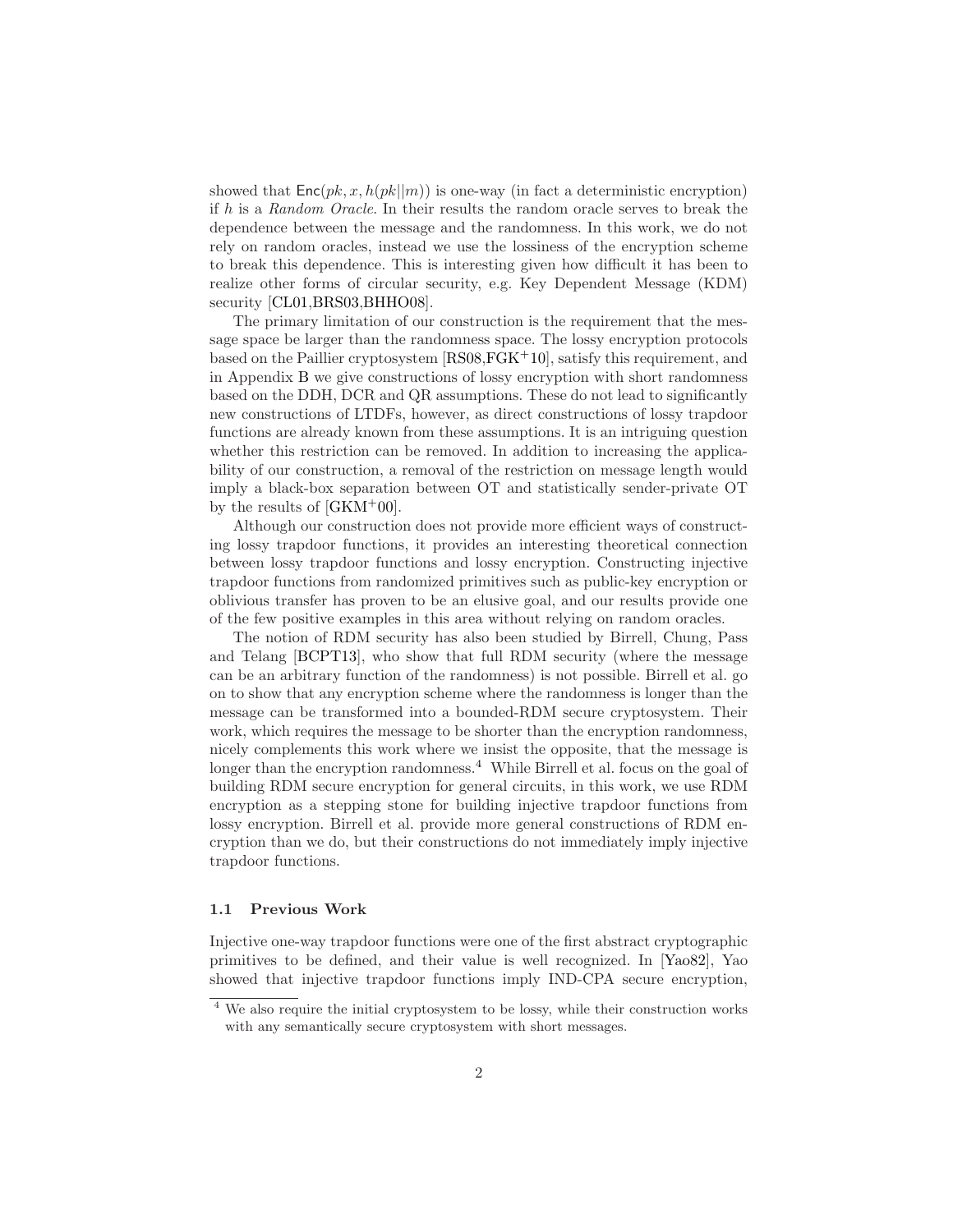and Gertner, Malkin and Reingold [\[GMR01\]](#page-13-10) showed a black-box separation between injective (also poly-to-one) trapdoor functions and public-key encryption schemes. Gertner, Kannan, Malkin, Reingold, and Viswanathan [\[GKM](#page-13-1)<sup>+</sup>00] showed a black-box separation between 2-message oblivious transfer (OT) and injective trapdoor functions, in both directions.

In this work, we show that statistically sender-private OT for long strings implies injective one-way trapdoor functions. Combining our results with the separation results of  $GKM^+00$  gives a separation between standard OT and statistically sender-private OT for long strings.

This work actually constructs lossy trapdoor functions (LTDFs), a stronger primitive than injective one-way trapdoor functions. Peikert and Waters introduced LTDFs in [\[PW08\]](#page-14-5). Lossy trapdoor functions imply injective trapdoor functions [\[PW08](#page-14-5)[,MY10\]](#page-14-9), but appear to be a strictly stronger primitive, as they cannot be constructed in a black-box manner from even one-way trapdoor permutations as shown by Rosen and Segev [\[RS09\]](#page-14-10). This separation was later extended by Vahlis in [\[Vah10\]](#page-14-11). A family of lossy trapdoor functions contains two computationally indistinguishable types of functions: injective functions with a trapdoor, and lossy functions, which are functions that statistically lose information about their input. The indistinguishability of the two types of functions shows that the injective functions are, in fact, one-way.

A similar property can be defined for cryptosystems [\[GOS06](#page-14-12)[,PVW08,](#page-14-4)[KN08](#page-14-3)[,BHY09\]](#page-13-3). A cryptosystem is called lossy encryption, if there are two indistinguishable types of public keys, injective keys which behave normally, and lossy keys, which have the property that ciphertexts created under a lossy key are statistically independent of the plaintext. It was shown in Bellare, Hofheinz and Yilek [\[BHY09\]](#page-13-3) that just as injective trapdoor functions imply IND-CPA secure encryption, LTDFs imply lossy encryption. One interpretation of our main theorem is as a partial converse of that result.

Although LTDFs immediately imply injective one-way trapdoor functions, Rosen and Segev [\[RS09\]](#page-14-10) showed that LTDFs cannot be constructed from oneway trapdoor permutations in a black-box manner, and currently the only known generic construction of LTDFs is from homomorphic smooth hash proof systems [\[HO12\]](#page-14-13). In this work, we construct lossy trapdoor functions, and hence injective one-way trapdoor functions from lossy encryption with long plaintexts.

While lossy trapdoor functions were created as a building block for IND-CCA secure encryption, lossy encryption was initially created to help prove security against an active adversary in the Multiparty Computation Setting. Lossy encryption has gone by many names. Groth, Ostrovsky and Sahai called it "parameter-switching" in the context of perfect non-interactive zero knowledge proofs [\[GOS06\]](#page-14-12). In [\[KN08\]](#page-14-3), Kol and Naor called it "Meaningful/Meaningless" encryption, in [\[PVW08\]](#page-14-4), Peikert, Vaikuntanathan and Waters called it "Dual-Mode Encryption", and in [\[BHY09\]](#page-13-3) Bellare, Hofheinz and Yilek called it "Lossy Encryption". In this work, we use the name Lossy Encryption to highlight its connection to Lossy Trapdoor Functions.. Despite the apparent utility of lossy encryption, it has proven rather easy to construct, and in [\[HLOV11\]](#page-14-6), Hemen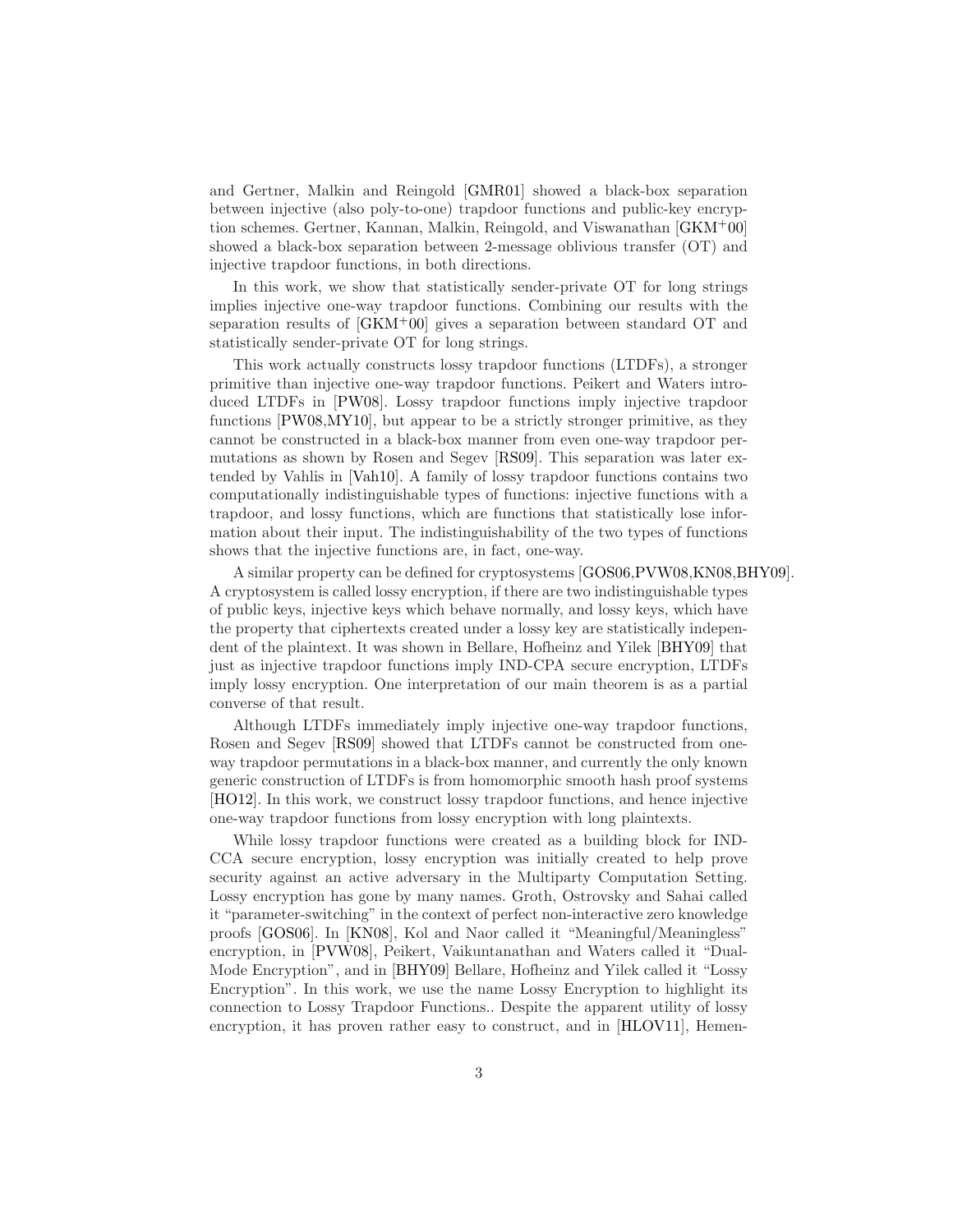way, Libert, Ostrovsky and Vergnaud give constructions of lossy encryption from, rerandomizable encryption, statistically-hiding oblivious transfer, universal hash proofs, private information retrieval schemes and homomorphic encryption. Combining the results of [\[PVW08\]](#page-14-4) and [\[HLOV11\]](#page-14-6), shows that lossy encryption with short randomness can be viewed exactly as a statistically sender private  $\binom{2}{1}$ -oblivious transfer with short randomness. Thus, throughout this work, we will use the terminology of lossy encryption because it preserves the intuition of our construction, but it should be noted that lossy encryption can be substituted throughout the paper by 2-message statistically sender-private  $\binom{2}{1}$ oblivious transfer and all of our results remain valid.

#### 1.2 Our Contributions

One of the most fundamental techniques in modern cryptography is the use of randomization in protocols to achieve higher levels of security. On the other hand, because deterministic protocols are more versatile, a significant body of research has explored the question of where deterministic primitives can be created from their randomized counterparts. One (negative) example of this type was the results of Gertner, Malkin and Reingold showing that IND-CPA secure encryption cannot be used in a black-box way to construct injective one-way trapdoor functions. Our work is perhaps best viewed in this light. We show that lossy encryption, a randomized primitive, which is a strengthening of the standard IND-CPA secure encryption, can be used to construct lossy trapdoor functions, a deterministic primitive, which is the analogous strengthening of injective one-way trapdoor functions. Since we construct a deterministic primitive from the analogous randomized one, it is natural to think of these results as a "derandomization" of lossy encryption<sup>[5](#page-4-0)</sup>.

Our main result is to give a black-box construction of LTDFs (and hence injective one-way trapdoor functions, and IND-CCA secure encryption) from any lossy encryption over a plaintext space which is (at least 1-bit) larger than its randomness space. This is an interesting connection because many generic constructions of lossy encryption exist, while injective one-way trapdoor functions have proven difficult to construct and are black-box separated from many common primitives ([\[Rud89](#page-14-14)[,IR89,](#page-14-0)[GKM](#page-13-1)<sup>+</sup>00[,GMR01\]](#page-13-10)).

*Main Theorem.* Suppose  $PKE = (Gen, Enc, Dec)$  is a lossy encryption scheme over message space M, randomness space R and ciphertext space C. If  $|M| >$  $2|\mathcal{R}|$ , i.e. messages are at least one bit longer than the randomness, and H is a 2-wise independent hash family, with  $h : \mathcal{M} \to \mathcal{R}$ , for  $h \in \mathcal{H}$ , then the function

$$
F_{pk,h} : \mathcal{M} \to \mathcal{C}
$$

$$
x \mapsto \text{Enc}(pk, x, h(x))
$$

<span id="page-4-0"></span><sup>5</sup> It is important to note, however, that any notion of one-wayness depends inherently on the fact that the inputs are randomized. While one-way functions must have "random" inputs to provide any one-wayness guarantees they do not require auxiliary random inputs as public-key encryption does.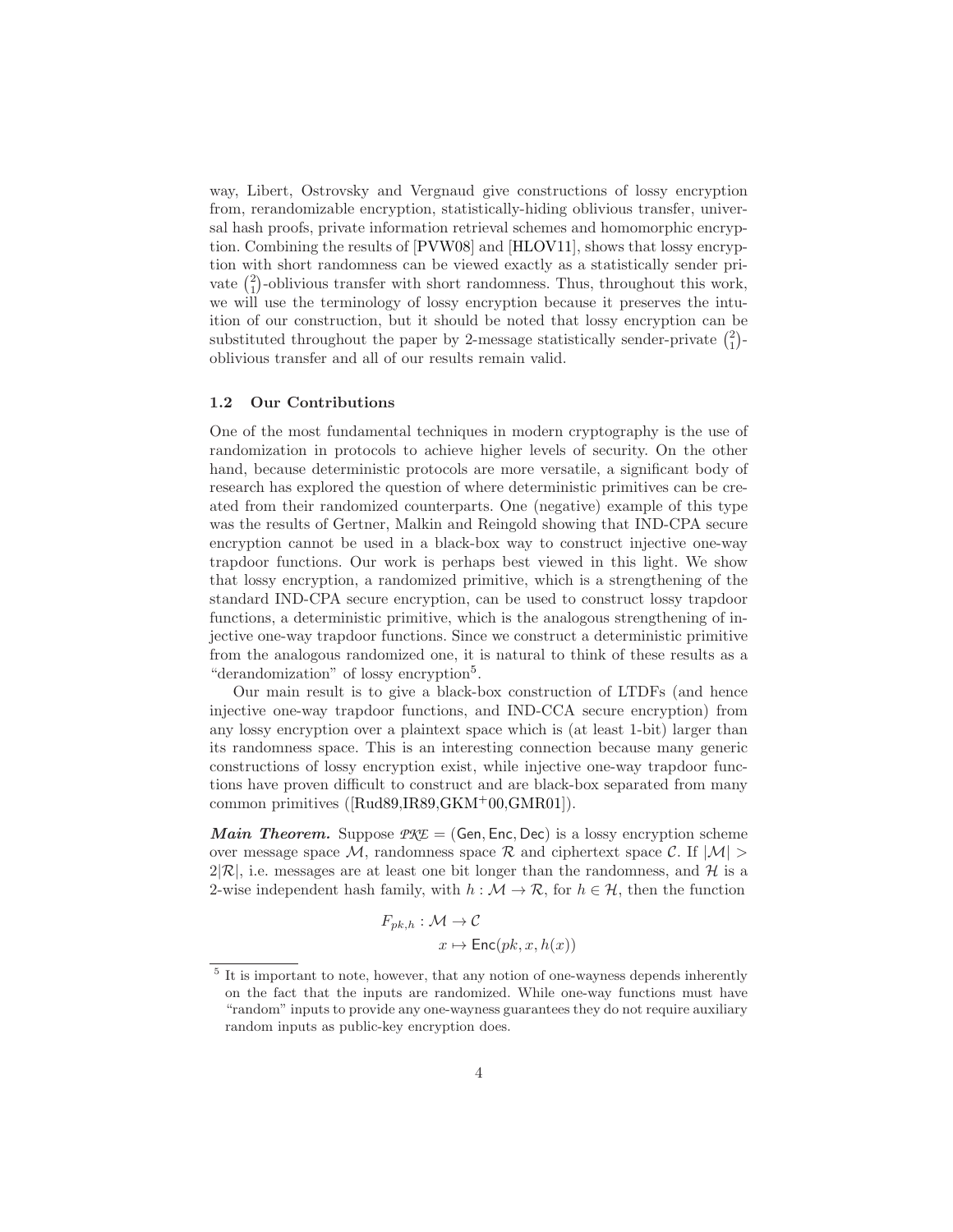is a slightly lossy trapdoor function.

While these functions are fairly simple to describe, the circular nature of the construction makes the proof very delicate. Applying the results of Mol and Yilek [\[MY10\]](#page-14-9), we have the following corollaries:

*Corollary.* If there exists a lossy encryption scheme with messages at least one bit longer than the encryption randomness, then there exist Correlated Product secure functions.

*Corollary.* If there exists a lossy encryption scheme with messages at least one bit longer than the encryption randomness, then there exists IND-CCA secure encryption.

Applying the recent results of Kiltz, Mohassel and O'Neill [\[KMO10\]](#page-14-15), we have

*Corollary.* If there exists a lossy encryption scheme with messages at least one bit longer than the encryption randomness, then there exist adaptive trapdoor functions.

# 2 Preliminaries

#### 2.1 Notation

If  $f: X \to Y$  is a function, for any  $Z \subset X$ , we let  $f(Z) = \{f(x) : x \in Z\}$ . If A is a PPT machine, then we use  $a \leftarrow A$  to denote running the machine A and obtaining an output, where  $\alpha$  is distributed according to the internal randomness of A. If R is a set, and no distribution is specified, we use  $r \stackrel{\$}{\leftarrow} R$  to denote sampling from the uniform distribution on R.

If X and Y are families of distributions indexed by a security parameter  $\lambda$ , we say that X is statistically close to Y, (written  $X \approx_s Y$ ) to mean that for all polynomials p and sufficiently large  $\lambda$ , we have  $\sum_x |\Pr[X = x] - \Pr[Y = x]|$  $\frac{1}{p(\lambda)}$ .

We say that X and Y are computationally close (written  $X \approx_c Y$ ) to mean that for all PPT adversaries  $A$ , for all polynomials  $p$ , and for all sufficiently large  $\lambda$ , we have  $|\Pr[A^X = 1] - \Pr[A^Y = 1]| < 1/p(\lambda)$ .

#### 2.2 Lossy Trapdoor Functions

We briefly review the notion of Lossy Trapdoor Functions (LTDFs) as described in [\[PW08\]](#page-14-5). Intuitively, a family of Lossy Trapdoor Functions is a family of functions which have two modes, or branches, injective mode, which has a trapdoor, and lossy mode which is guaranteed to have a small image size. This implies that with high probability the preimage of an element in the image will be a large set. Formally we have:

**Definition 1.** A tuple  $(S_{\text{ttdf}}, F_{\text{ttdf}}, F_{\text{ttdf}}^{-1})$  of PPT algorithms is called a family of  $(n, k)$ -Lossy Trapdoor Functions if the following properties hold: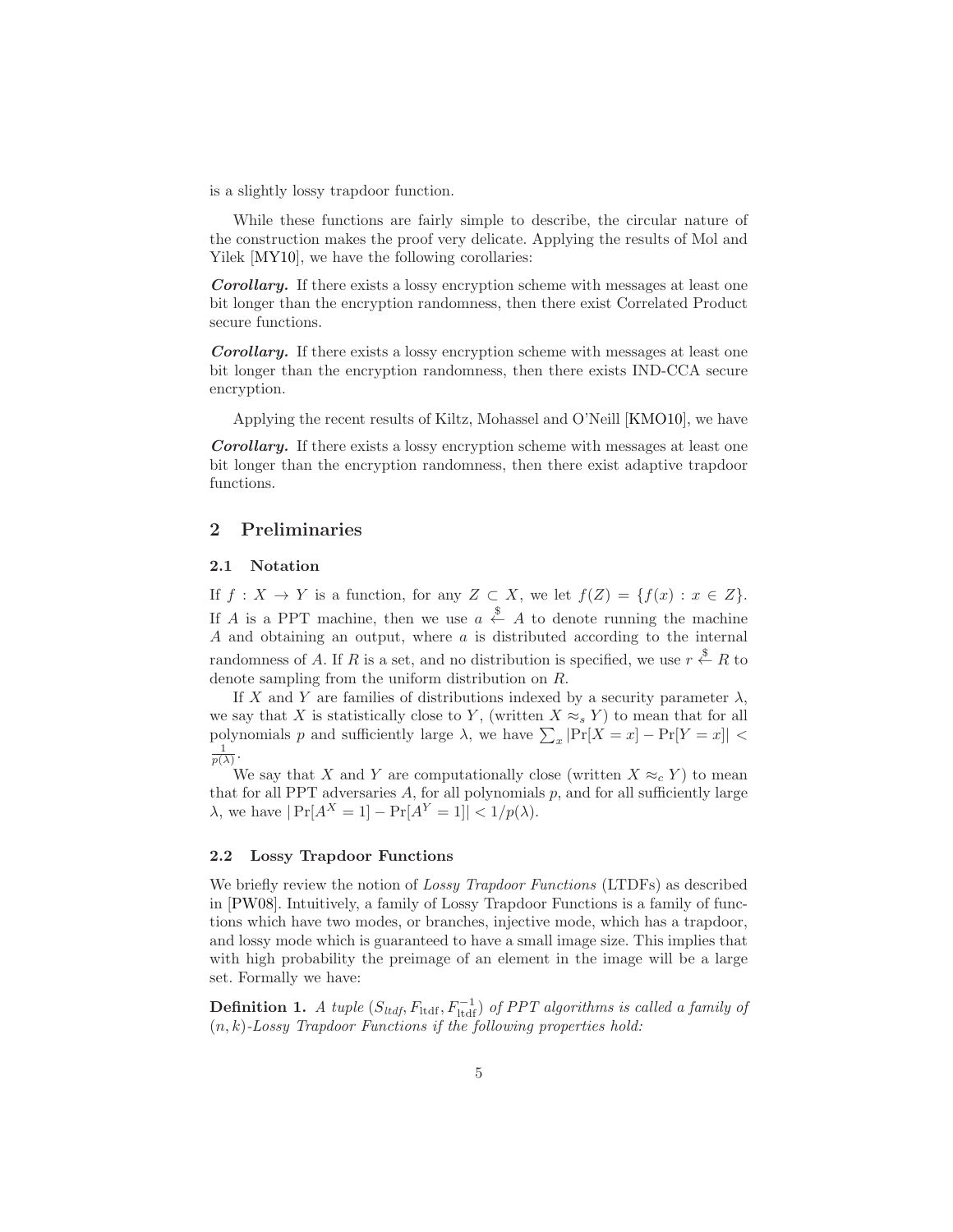- $-$  **Sampling Injective Functions:**  $S_{ltdf}(1^{\lambda}, 1)$  outputs s, t where s is a function index, and t its trapdoor. We require that  $F_{\text{ltdf}}(s, \cdot)$  is an injective deterministic function on  $\{0,1\}^n$ , and  $F_{\text{ltdf}}^{-1}(t, F_{\text{ltdf}}(s, x)) = x$  for all x.
- $-$  **Sampling Lossy Functions:**  $S_{ltdf}(1^{\lambda},0)$  outputs  $(s, \perp)$  where s is a function index and  $F_{\text{ltdf}}(s, \cdot)$  is a function on  $\{0, 1\}^n$ , where the image of  $F_{\text{ltdf}}(s, \cdot)$ has size at most  $2^{n-k}$ .
- **Indistinguishability:** The first outputs of  $S_{ltdf}(1^{\lambda},0)$  and  $S_{ltdf}(1^{\lambda},1)$  are computationally indistinguishable.

<span id="page-6-0"></span>We recall a basic result about Lossy Trapdoor Functions from [\[PW08\]](#page-14-5).

**Lemma 1.** (From [\[PW08\]](#page-14-5)) Let  $\lambda$  be a security parameter. If  $(S_{ttdf}, F_{ttdf}, F_{ttdf}^{-1})$ is a family of  $(n, k)$  Lossy Trapdoor Functions, and  $k = \omega(\log(\lambda))$ , then the injective branches form a family of injective one-way trapdoor functions.

In  $[MY10]$ , Mol and Yilek observed that if f is an  $(n, k)$ -LTDF, then defining  $f(x_1,...,x_t) = (f(x_1),...,f(x_t)),$  is a  $(tn, tk)$ -LTDF. Thus if  $k > 1$ / poly, t can be chosen such that  $tk = \omega(\log(\lambda))$ , and hence f is a injective one-way trapdoor function by Lemma [1.](#page-6-0) Mol and Yilek went on to show how to construct correlated product secure functions, and hence IND-CCA secure cryptosystems from these slightly lossy trapdoor functions.

#### 2.3 Lossy Encryption

Peikert and Waters introduced LTDFs as a means of constructing IND-CCA secure cryptosystems. In their original work, however, they also observed that LTDFs can be used to create a simple IND-CPA secure cryptosystem,  $Enc(m, r)$  $(F_{\text{tdf}}(r), h(r) + m)$ . This simple cryptosystem has powerful lossiness properties. The lossiness of this cryptosystem was further developed and explored in [\[PVW08\]](#page-14-4) where Peikert, Vaikuntanathan and Waters defined Dual-Mode Encryption, as a means of constructing efficient and composable oblivious transfer. Dual-Mode encryption is a type of cryptosystem with two types public-keys, injective keys on which the cryptosystem behaves normally and "lossy" or "messy" keys on which the system loses information about the plaintext. In particular they require that the encryptions of any two plaintexts under a lossy key yield distributions that are statistically close, yet injective and lossy keys remain computationally indistinguishable. Groth, Ostrovsky and Sahai [\[GOS06\]](#page-14-12) previously used a similar notion in the context of non-interactive zero knowledge. With the goal of creating selective opening secure cryptosystems, in [\[BHY09\]](#page-13-3) Bellare, Hofheinz and Yilek defined Lossy Encryption, extending the definitions of Dual-Mode Encryption in [\[PVW08\]](#page-14-4), Meaningful/Meaningless Encryption in [\[KN08\]](#page-14-3) and Parameter-Switching [\[GOS06\]](#page-14-12). We review the definition of Lossy Encryption here:

Definition 2. Formally, a lossy public-key encryption scheme is a tuple *PKE* = (Gen, Enc, Dec) of polynomial-time algorithms such that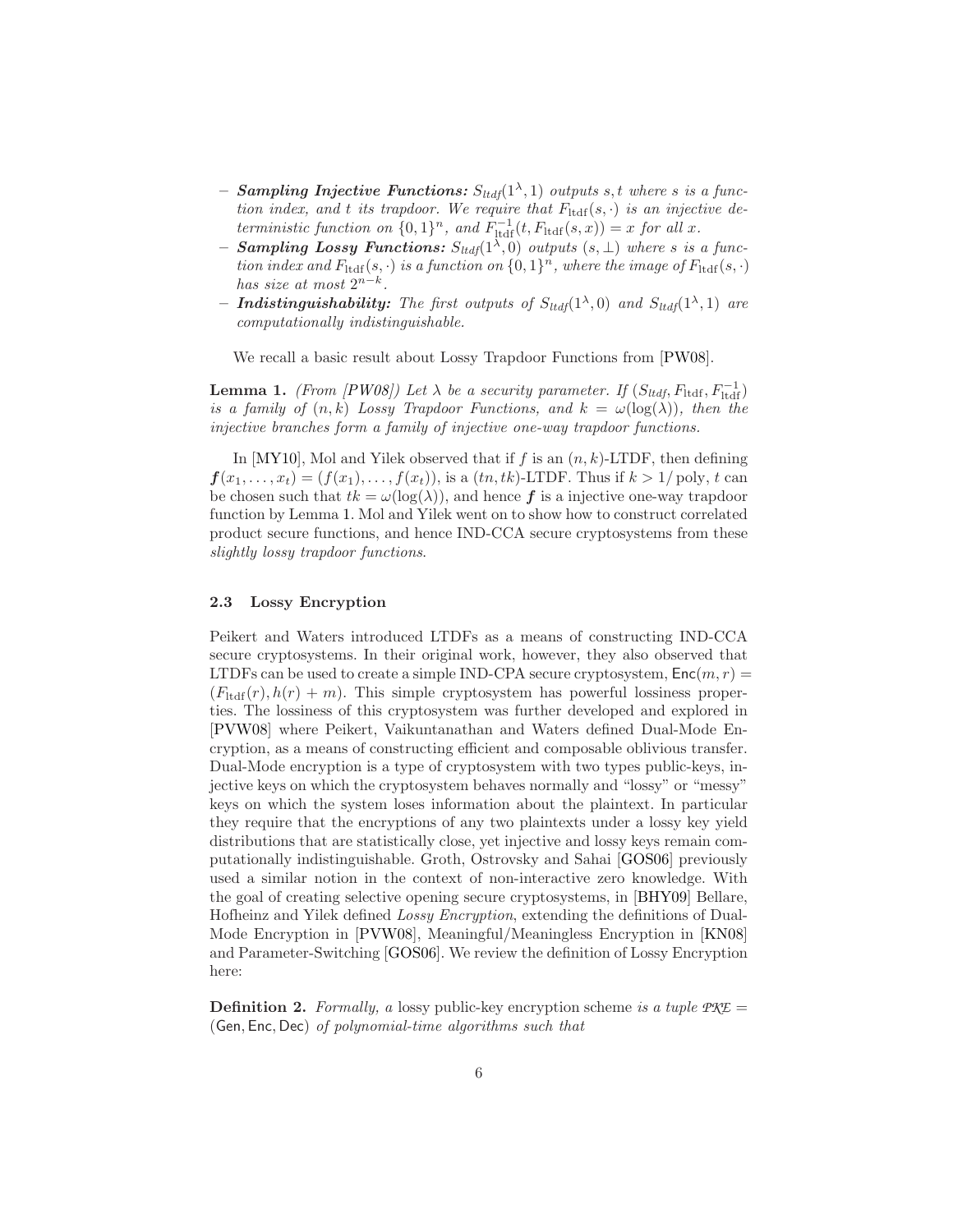- $-$  Gen $(1^{\lambda}, inj)$  outputs keys  $(pk, sk)$ , keys generated by Gen $(1^{\lambda}, inj)$  are called injective keys.
- $-$  Gen $(1^{\lambda}, lossy)$  outputs keys  $(pk_{lossy}, \perp)$ , keys generated by Gen $(1^{\lambda}, lossy)$  are called lossy keys.
- $-$  Enc $(pk, \cdot, \cdot): \mathcal{M} \times \mathcal{R} \rightarrow \mathcal{C}.$

Additionally, the algorithms must satisfy the following properties:

1. Correctness on injective keys. For all  $x \in \mathcal{M}$ ,

$$
\Pr\left[(pk, sk) \stackrel{\$}{\leftarrow} \mathsf{Gen}(1^{\lambda}, inj); r \stackrel{\$}{\leftarrow} \mathcal{R} : \mathsf{Dec}(sk, \mathsf{Enc}(pk, x, r)) = x\right] = 1.
$$

2. Indistinguishability of keys. We require that the public key,  $pk$ , in lossy mode and injective mode are computationally indistinguishable. Specifically, if  $proj : (pk, sk) \mapsto pk$  is the projection map,

$$
\{\mathrm{proj}(\mathsf{Gen}(1^{\lambda},inj))\} \approx_c \{\mathrm{proj}(\mathsf{Gen}(1^{\lambda},lossy))\}
$$

3. Lossiness of lossy keys. For all  $(pk_{\text{lossy}}, sk_{\text{lossy}}) \overset{\$}{\leftarrow} \text{Gen}(1^{\lambda}, lossy)$ , and all  $x_0, x_1 \in \mathcal{M}$ , the two distributions  $\{r \stackrel{\$}{\leftarrow} \mathcal{R} : (pk_{\text{lossy}}, \text{Enc}(pk_{\text{lossy}}, x_0, r))\}$  and  ${r \overset{\$}{\leftarrow} \mathcal{R}: (pk_{\text{lossy}}, \text{Enc}(pk_{\text{lossy}}, x_1, r))\}$  are statistically close, i.e. the statistical distance is negligible in  $\lambda$ .

We call a cryptosystem  $\nu$ -lossy if for all  $(\mathit{pk}_{\mathsf{lossy}}, \mathit{sk}_{\mathsf{lossy}}) \overset{\$}{\leftarrow} \mathsf{Gen}(1^{\lambda}, \mathit{lossy})$  we have

$$
\max_{x_0, x_1 \in \mathcal{M}} \Delta(\{r \stackrel{\$}{\leftarrow} \mathcal{R} : (pk_{\text{lossy}}, \text{Enc}(pk_{\text{lossy}}, x_0, r))\}, \{r \stackrel{\$}{\leftarrow} \mathcal{R} : (pk_{\text{lossy}}, \text{Enc}(pk_{\text{lossy}}, x_1, r))\}) < \nu.
$$

We call a cryptosystem perfectly lossy if the distributions are identical. The works of [\[PW08](#page-14-5)[,PVW08,](#page-14-4)[HLOV11\]](#page-14-6), show that lossy encryption is identical to statistically sender private  $\binom{2}{1}$ -OT.

# 3 Constructing Slightly Lossy Trapdoor Functions

In this section we describe our main result: a generic construction of a slightly lossy trapdoor functions from lossy encryption. Let  $PKE = (Gen, Enc, Dec)$  be a Lossy Encryption, with  $\mathsf{Enc}(pk, \cdot, \cdot) : \mathcal{M} \times \mathcal{R} \to \mathcal{C}_{pk}$ . Let  $\mathcal{H}$  be a family of pairwise independent hash functions, with  $h : \mathcal{M} \to \mathcal{R}$ , for all  $h \in \mathcal{H}$ . The construction is described in Figure [1.](#page-8-0)

The injectivity, and correctness of inversion of the functions described in Figure [1](#page-8-0) is clear, it remains only to show that the lossy branch of  $F_{pk,h}$  is slightly lossy.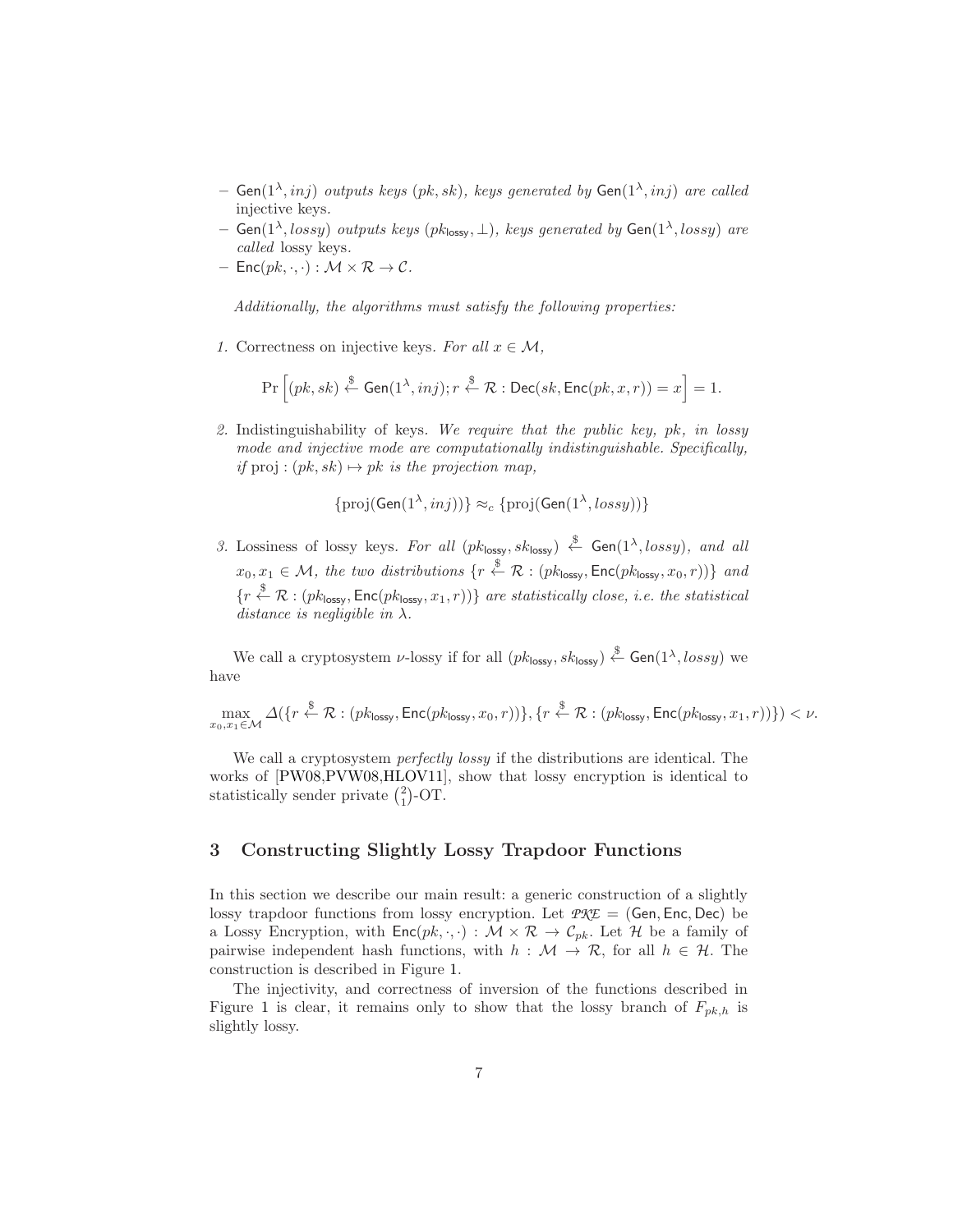Sampling an Injective Function: Evaluation:  $(pk, sk) \overset{\$}{\leftarrow}$  Gen $(1^{\lambda})$  $F_{pk,h} : \mathcal{M} \to \mathcal{C},$  $h \overset{\$}{\leftarrow} \mathcal{H}$  $F_{pk,h}(x) = \text{Enc}(pk, x, h(x))$ Sampling a Slightly Lossy Function: Trapdoor:  $(pk, \perp) \stackrel{\$}{\leftarrow}$  Gen $(1^{\lambda}, lossy)$  F  $p_{k,h}^{n-1}(c) = \mathsf{Dec}(sk,c)$  $h \overset{\$}{\leftarrow} \mathcal{H}$ 

<span id="page-8-0"></span>Fig. 1. Slightly Lossy Trapdoor Functions from Lossy Encryption

# 4 Proof of Security

In this section we prove that the function family defined in Figure [1](#page-8-0) is slightly lossy. To build intuition, we begin by considering the case when the encryption scheme  $PKE = (Gen, Enc, Dec)$  is *perfectly* lossy, i.e. for a lossy key pk, the distributions  $Enc(pk, x)$  and  $Enc(pk, y)$  are identical for any  $x, y \in M$ .

#### <span id="page-8-3"></span><span id="page-8-1"></span>4.1 The Perfectly Lossy Case

**Lemma 2.** If  $PKE = (Gen, Enc, Dec)$ , be a perfectly lossy encryption scheme, then for all  $pk \stackrel{\$}{\leftarrow} \mathsf{Gen}(1^{\lambda}, lossy)$ , the sets  $\mathsf{Enc}(pk, \mathcal{M}, \mathcal{R})$  and  $\mathsf{Enc}(pk, 0, \mathcal{R})$  are equal.

Proof. The perfect lossiness property says that

 $\Pr[r \stackrel{\$}{\leftarrow} \mathcal{R} : \mathsf{Enc}(pk, x) = c] = \Pr[r \stackrel{\$}{\leftarrow} \mathcal{R} : \mathsf{Enc}(pk, y) = c],$ 

for all  $x, y \in \mathcal{M}$  and all  $c \in \mathcal{C}$ , thus we have that as sets  $\mathsf{Enc}(pk, x, \mathcal{R}) =$  $Enc(pk, y, \mathcal{R})$ . Since  $Enc(pk, \mathcal{M}, \mathcal{R}) = \bigcup_{x \in \mathcal{M}} Enc(pk, x, \mathcal{R})$ , the claim follows.

<span id="page-8-2"></span>**Lemma 3.** If  $PKE = (Gen, Enc, Dec)$ , is a perfectly lossy encryption scheme, and h is any function from  $M$  to  $\mathcal{R}$ , then the function defined in Figure [1](#page-8-0) is a  $(\log |\mathcal{M}|, \log |\mathcal{M}| - \log |\mathcal{R}|)$ -LTDF.

Proof. The indistinguishability of injective and lossy modes follows from the indistinguishability of injective and lossy keys for *PKE*. The trapdoor follows from the correctness of decryption for *PKE*.

Notice that for any function h, the image of  $F_{pk,h}$  is a subset of the ciphertext space  $\mathcal{C} = \mathsf{Enc}(pk, \mathcal{M}, \mathcal{R})$ . In lossy mode, from Lemma [2](#page-8-1) we have that the set  $Enc(pk, M, R)$  is equal to the set  $Enc(pk, 0, R)$ , but  $|Enc(pk, 0, R)| \leq |R|$ , so if pk is a lossy key, the image size of  $F_{pk,h}$  is at most  $|\mathcal{R}|$ , and the result follows.

Notice that the specific form of the function  $h$  was never used in the proof of Lemma [3.](#page-8-2) For example, we could choose  $h$  to be a constant function, and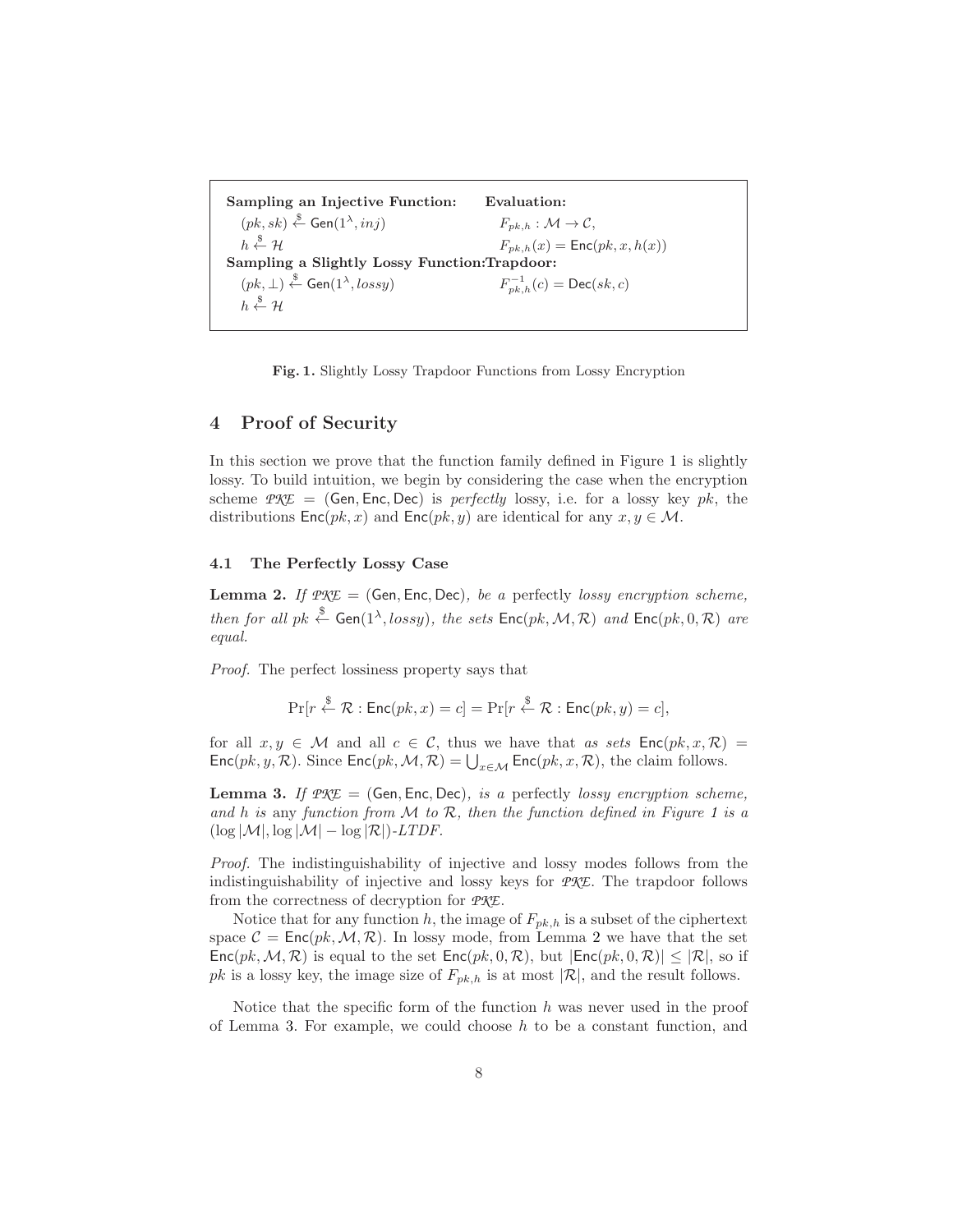the result would still hold! In particular, if the hypotheses of Lemma [3](#page-8-2) hold and  $|M| > |\mathcal{R}|$ , the function  $F_{pk,h}(x) = \text{Enc}(pk, x, 0)$  is one-way. It is instructive to examine this a little further. For most ordinary encryption schemes, the function  $F_{pk,h}(x) = \text{Enc}(pk, x, 0)$ , i.e. encrypting the message x using some fixed randomness (in this case the zero string), will not be a one-way function. To see this, we can take any IND-CPA secure encryption scheme and modify it so that if the zero string is used for the randomness, the encryption algorithm simply outputs the message in the clear. This will not affect the CPA security of the encryption scheme, but it will mean the function  $F_{pk,h}$  defined in this way will be the identity function, and hence trivially invertible. On the other hand, if *PKE* is a perfectly lossy encryption, and  $|M| > |R|$ , then this modification will break the perfect lossiness of *PKE*.

It is tempting to conclude that if *PKE* were only statistically lossy, then Lemma [3](#page-8-2) would still hold. To see that this is not the case, notice that the counterexample given in the previous paragraph applies even when *PKE* is statistically lossy. In the next section, we will construct a lossy trapdoor function from statistically lossy encryption, but significantly more machinery is needed.

As remarked above, one reason why this argument *does not* trivially extend to the statistically-lossy case is that although the distributions  $\{r \stackrel{\$}{\leftarrow} \mathcal{R}$ :  $\textsf{Enc}(pk, x, r)$  and  $\{r \stackrel{\$}{\leftarrow} \mathcal{R} : \textsf{Enc}(pk, y, r)\},$  will be statistically close for any  $x, y \in \mathcal{M}$ , we are not choosing the randomness uniformly. In our situation, the randomness is uniquely defined by the message, so new techniques are needed. See Appendix [C](#page-19-0) for further discussion.

#### 4.2 The Statistically Lossy Case

In the preceding section, we examined the perfectly lossy case. There, we were free to choose the function  $h$  arbitrarily, even a constant function sufficed to prove security! In the statistical setting the proofs are significantly more delicate, and we will need to make use of the fact that  $h$  is a pairwise independent hash function.

For the following, consider a fixed (lossy) public key  $pk$ . Let  $C_0$  be the set of encryptions of 0, i.e.  $C_0 = \text{Enc}(pk, 0, \mathcal{R})$ . This immediately implies that  $|C_0| \leq$  $|\mathcal{R}|$ . For  $x \in \mathcal{M}$ , define  $A_x$  to be the event (over the random choice of  $h \stackrel{\$}{\leftarrow} \mathcal{H}$ ) that  $F_{pk,h}(x) \notin C_0$ . Let  $d_x = \Pr[A_x] = \mathbb{E}(1_{A_x})$ . Let  $d = \frac{1}{|\mathcal{M}|} \sum_{x \in \mathcal{M}} d_x$ . Thus Cauchy-Schwarz says that  $\sum_{x \in X} d_x^2 \geq |\mathcal{M}| d^2$ . Let Z be the random variable denoting the number of elements in the domain that map outside of  $C_0$ , so  $Z = \sum_{x \in \mathcal{M}} 1_{A_x} = \sum_{x \in \mathcal{M}} 1_{F_{pk,h}(x) \notin C_0}$ . Thus the image of  $F_{pk,h}$  has size bounded by  $|C_0| + Z$ .

To show that  $F_{pk,h}$  is a lossy trapdoor function, we must show that with high probability (over the choice of h), the image of  $F_{pk,h}$  is small (relative to the domain  $M$ ). We begin with the easy observation:

$$
\mathbb{E}(Z) = \mathbb{E}\left(\sum_{x \in \mathcal{M}} 1_{A_x}\right) = \sum_{x \in \mathcal{M}} d_x = |\mathcal{M}|d. \tag{1}
$$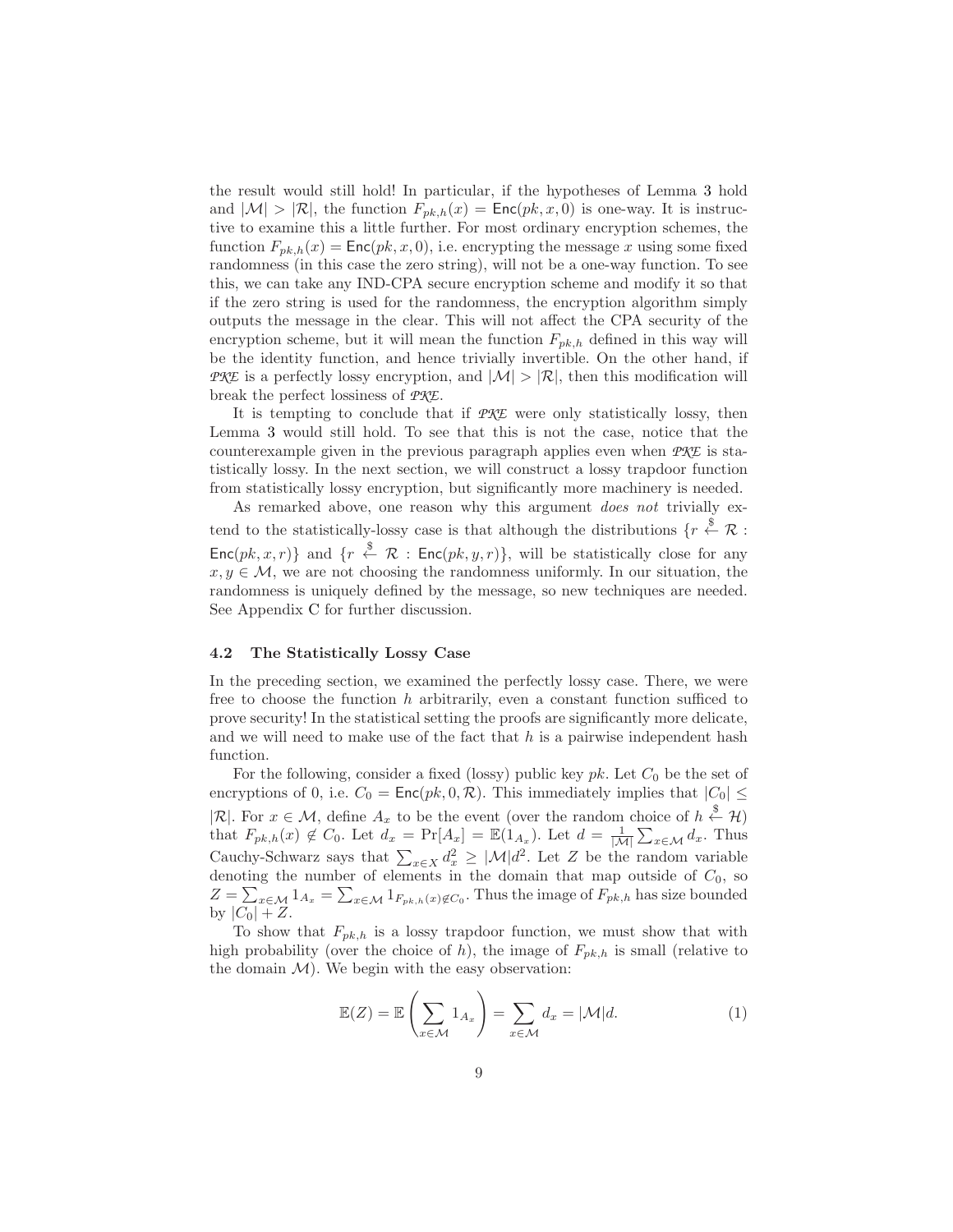Notice as well, that since  $h$  pairwise independent, it is 1-universal and hence  $\Pr[h \stackrel{\$}{\leftarrow} \mathcal{H}: F_{pk,h}(x) = c] = \Pr[r \leftarrow \mathcal{R}: \mathsf{Enc}(pk, x, r) = c] \text{ for all } x \in \mathcal{M}, c \in \mathcal{C}.$ We will use this fact to show that  $d$  is small. In fact, it's not hard to see that  $d$ is bounded by the lossiness of *PKE*.

This shows that the expected image size is small, but we wish to show that with high probability the image size of  $F_{pk,h}$  is small. To do this we examine the variance of Z. Since  $Z = \sum_{x \in \mathcal{M}} 1_{A_x}$ , where the variables  $1_{A_x}$  are bernoulli random variables with parameter  $d_x$ . The variables  $1_{A_x}$  are pairwise independent (because  $h$  is pairwise independent), thus we have

$$
Var(Z) = \sum_{x \in \mathcal{M}} Var(1_{A_x}) = \sum_{x \in \mathcal{M}} d_x (1 - d_x) = |\mathcal{M}| d - \sum_{x \in \mathcal{M}} d_x^2
$$

Thus by Cauchy-Schwarz, we arrive at the upper bound

<span id="page-10-0"></span>
$$
Var(Z) \le |\mathcal{M}|d - |\mathcal{M}|d^2 = |\mathcal{M}|(d - d^2). \tag{2}
$$

On the other hand, we have

$$
\operatorname{Var}(Z) = \sum_{z=0}^{|M|} (z - \mathbb{E}(Z))^2 \operatorname{Pr}[Z = z] = \sum_{z=0}^{|M|} (z - |M|d)^2 \operatorname{Pr}[Z = z]
$$
  
\n
$$
\geq \sum_{z=(1-\epsilon)|M|}^{|M|} (z - |M|d)^2 \operatorname{Pr}[Z = z] \geq \sum_{z=(1-\epsilon)|M|}^{|M|} ((1-\epsilon)|M| - |M|d)^2 \operatorname{Pr}[Z = z]
$$
  
\n
$$
= (1 - \epsilon - d)^2 |M|^2 \sum_{z=(1-\epsilon)|M|}^{|M|} \operatorname{Pr}[Z = z]
$$

For any  $\epsilon$  with  $0 < \epsilon < 1$ , and  $1 - \epsilon > d$ . Since the parameter  $\epsilon$  is under our control, we can always ensure that this is the case. This will not be a stringent restriction, however, since d (the proportion of inputs that map outside of  $C_0$ ) will always negligible by the statistical lossiness of *PKE*. In the proof of the following, we will find another restriction on  $\epsilon$ , namely to achieve a useful degree of lossiness,  $\epsilon$  must be chosen so that  $\epsilon > \frac{|\mathcal{R}|}{|\mathcal{M}|}$ .

Rearranging, we have

$$
\sum_{z=(1-\epsilon)|\mathcal{M}|}^{|\mathcal{M}|} \Pr[Z=z] \le \frac{\text{Var}(Z)}{(1-\epsilon-d)^2|\mathcal{M}|^2}.
$$

Applying the bound on the variance obtained in Equation [2,](#page-10-0) we have

<span id="page-10-1"></span>
$$
\sum_{z=(1-\epsilon)|\mathcal{M}|}^{|\mathcal{M}|} \Pr[Z=z] \le \frac{|\mathcal{M}|(d-d^2)}{(1-\epsilon-d)^2|\mathcal{M}|^2} \le \frac{d(1-d)}{(1-\epsilon-d)^2|\mathcal{M}|}. \tag{3}
$$

<span id="page-10-2"></span>This upper bound on the probability that  $Z$  is large can be extended to show: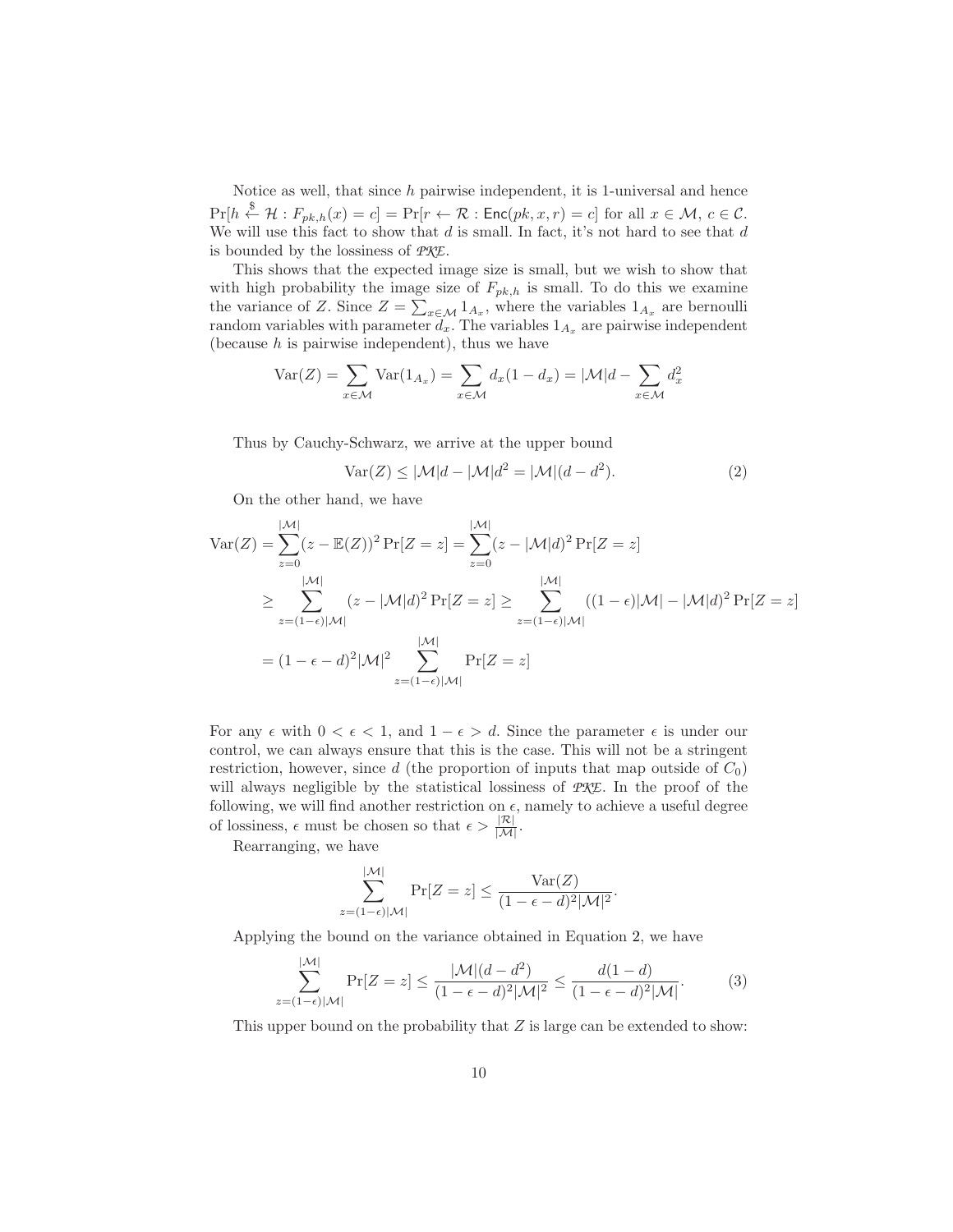**Lemma 4.** If  $P \mathcal{R}E = (Gen, Enc, Dec)$  is a *ν*-lossy encryption, and if  $|\mathcal{M}| = t|\mathcal{R}|$ , for some  $t > 1$ , then for any  $0 < \epsilon < 1$  such that  $1 - \epsilon$  is noticeable, and  $\epsilon > \frac{1}{t}$ , with all but negligible probability over the choice of h, the function  $F_{pk,h}$  is a  $(\log |\mathcal{M}|, -\log(1-\epsilon+\frac{1}{t}))$ -LTDF family.

*Proof.* Suppose  $P \mathcal{R} \mathcal{I}$  is *v*-Lossy, i.e.  $\Delta(\lbrace r \stackrel{\$}{\leftarrow} \mathcal{R} \text{ : Enc}(pk, x, r) \rbrace, \lbrace r \stackrel{\$}{\leftarrow} \mathcal{R} \text{ :}$  $\textsf{Enc}(pk, y, r)$ ) < v. Then by the pairwise independence of h,  $\Delta({h \leftrightarrow H : R})$  $\{F_{pk,h}(0)\}\$ ,  $\{h \stackrel{\$}{\leftarrow} \mathcal{H} : F_{pk,h}(x)\}\) < \nu$  for all  $x \in \mathcal{M}$ . In particular,  $d_x = \Pr(A_x) < \nu$ v for all  $d_x$ , so  $d = \frac{1}{|M|} \sum_{x \in M} d_x < \nu$ . Because the random variable Z represents the number of  $x \in \mathcal{M}$  such that  $F_{pk,h}(x) \notin C_0$ , we have  $|F_{pk,h}(\mathcal{M})| \leq |C_0| + Z$ . Since  $|C_0| \leq |\mathcal{R}| = \frac{1}{t} |\mathcal{M}|$ , by Equation [3,](#page-10-1) we have

$$
\Pr[|F_{pk,h}(\mathcal{M})| > (1 - \epsilon + \frac{1}{t})|\mathcal{M}|] < \frac{(\nu - \nu^2)}{(1 - \epsilon - \nu)^2|\mathcal{M}|}.
$$

We would like to choose  $\epsilon$  as close to 1 as possible but subject to the constraint that  $\frac{\nu-\nu^2}{(1-\epsilon-\nu)^2}$  $\frac{\nu-\nu^2}{(1-\epsilon-\nu)^2|\mathcal{M}|}$  is negligible. Since  $\nu$  is negligible, and  $\frac{1}{|\mathcal{M}|}$  is negligible, the right hand side will certainly be negligible if  $1 - \epsilon - \nu$  is non-negligible. But this holds because  $\nu$  is negligible, and  $1 - \epsilon$  is non-negligible. Thus with all but negligible probability, the residual leakage is  $\log((1-\epsilon+\frac{1}{t})|\mathcal{M}|)$ , so the lossiness is  $\log(|\mathcal{M}|) - \log((1 - \epsilon + \frac{1}{t})|\mathcal{M}|) = -\log(1 - \epsilon + \frac{1}{t}).$ 

<span id="page-11-0"></span>From Lemma [4,](#page-10-2) we see that if  $1 - \frac{1}{t}$  is non-negligible, such an  $\epsilon$  will exist. This immediately implies the result:

**Theorem 1 (Main Theorem).** If  $PKE$  is a v-Lossy Encryption with  $|M|$  = t|R|, for some  $t > 1$  with  $1 - \frac{1}{t}$  non-negligible, then the functions described in Figure [1](#page-8-0) form a family of lossy trapdoor functions.

*Proof.* From the proof of Lemma [4,](#page-10-2) it suffices to find an  $\epsilon$  such that  $1 - \epsilon$  is noticeable, and  $\epsilon - \frac{1}{t}$  is noticeable.

In this case, we can take  $\epsilon = \frac{1}{2} + \frac{1}{2t}$ . In this case  $1 - \epsilon = \epsilon - \frac{1}{t} = \frac{1 - \frac{1}{t}}{2}$  which is noticeable since  $1-\frac{1}{t}$  was assumed to be noticeable. In this case, the lossiness of the function will be  $-\log(1 - \epsilon + \frac{1}{t}) = \sum_{j=1}^{\infty}$  $\frac{(\epsilon - \frac{1}{t})^j}{j} \ge \epsilon - \frac{1}{t} = \frac{1}{2}(1 - \frac{1}{t}),$  which is noticeable.

Taking  $t = 2$ , and applying the results of [\[MY10\]](#page-14-9), we have

**Corollary 1.** If there exists Lossy Encryption with  $|M| > 2|R|$ , and there is an efficiently computable family of 2-wise independent hash functions from M to R, then there exist injective one-way trapdoor functions, Correlated Product secure functions and IND-CCA2 secure encryption.

<span id="page-11-1"></span>Although Theorem [1](#page-11-0) provides lossy trapdoor functions and hence IND-CCA secure encryption [\[MY10\]](#page-14-9), we would like to see exactly how lossy the functions can be. This is captured in Corollary [2.](#page-11-1)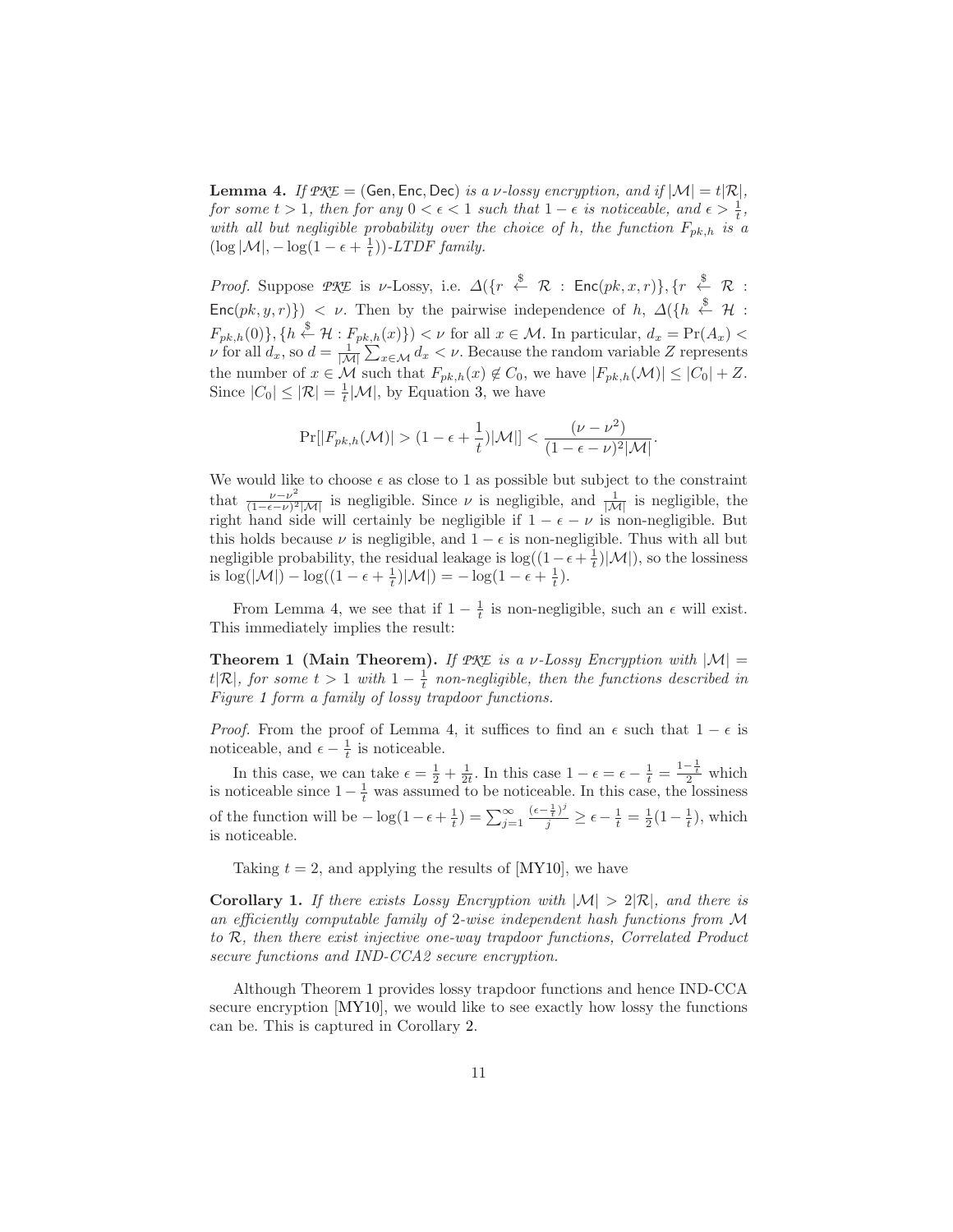**Corollary 2.** If  $|M| = t|R|$ , and  $\frac{1}{t}$  is negligible, i.e. the messages are  $\omega(\log \lambda)$ bits longer than the randomness, then the functions described in Figure [1](#page-8-0) form a family of injective one-way trapdoor functions.

Proof. From Equation [3,](#page-10-1) we have

$$
\Pr[|F_{pk,h}(\mathcal{M})| > (1 - \epsilon + \frac{1}{t})|\mathcal{M}|] < \frac{(\nu - \nu^2)}{(1 - \epsilon - \nu)^2|\mathcal{M}|}.
$$

If we set  $\epsilon = 1 - \nu - \frac{1}{\sqrt{2}}$  $\frac{1}{|\mathcal{M}|}$ , then the right hand side becomes  $\nu - \nu^2$ , which is negligible. The lossiness is then  $-\log(1-\epsilon+\frac{1}{t}) = -\log\left(\nu+\frac{1}{t}+\frac{1}{\sqrt{|\mathcal{M}|}}\right) >$  $-\log(\nu+\frac{1}{t}+|\mathcal{M}|^{-1/2})$ . Since both  $\nu$  and  $\frac{1}{t}$  were assumed to be negligible, and since  $|\mathcal{M}| > |\mathcal{R}|$ , the sum  $\nu + \frac{1}{t} + |\mathcal{M}|^{-1/2}$  is also negligible. But this means that  $-\log(\nu + \frac{1}{t} + |\mathcal{M}|^{-1/2}) \in \omega(\log \lambda)$  $-\log(\nu + \frac{1}{t} + |\mathcal{M}|^{-1/2}) \in \omega(\log \lambda)$  $-\log(\nu + \frac{1}{t} + |\mathcal{M}|^{-1/2}) \in \omega(\log \lambda)$ . Thus we can apply Lemma 1 to conclude that  $F_{pk,h}$  is a family of injective one-way trapdoor functions.

Finally, we observe that applying the results of [\[KMO10\]](#page-14-15), we can construct adaptive trapdoor functions from lossy encryption with messages one bit longer than the randomness.

Corollary 3. If there exists lossy encryption with messages at least one bit longer than the encryption randomness then there exist adaptive trapdoor functions.

# 5 Conclusion

The results of Gertner, Malkin and Reingold [\[GMR01\]](#page-13-10) show that injective oneway trapdoor functions cannot be constructed in a black-box manner from IND-CPA secure encryption. Our results show that when the cryptosystem is indistinguishable from a one which loses information about the plaintext (i.e. lossy encryption), then we can construct injective trapdoor functions from it which are indistinguishable from functions that statistically lose information about their inputs (i.e. lossy trapdoor functions). The only requirement we have is that the plaintext space of the cryptosystem be larger than its randomness space.

An interesting feature of this result is that it does not parallel the standard (non-lossy) case. This result somewhat surprising as well given the number of generic primitives that imply lossy encryption, and the lack of constructions of injective one-way trapdoor functions from general assumptions. Our proof relies crucially on showing that lossy encryption with long plaintexts remains oneway even when encrypting with *randomness that is dependent on the message*. The notion of security in the presence of randomness dependent messages is an interesting one, and we hope it will prove useful in other constructions.

Applying the results of [\[MY10\]](#page-14-9) to our constructions immediately gives a construction of IND-CCA secure encryption from lossy encryption with long plaintexts. Applying the results of [\[KMO10\]](#page-14-15) to our constructions gives a construction of adaptive trapdoor functions from lossy encryption with long plaintexts.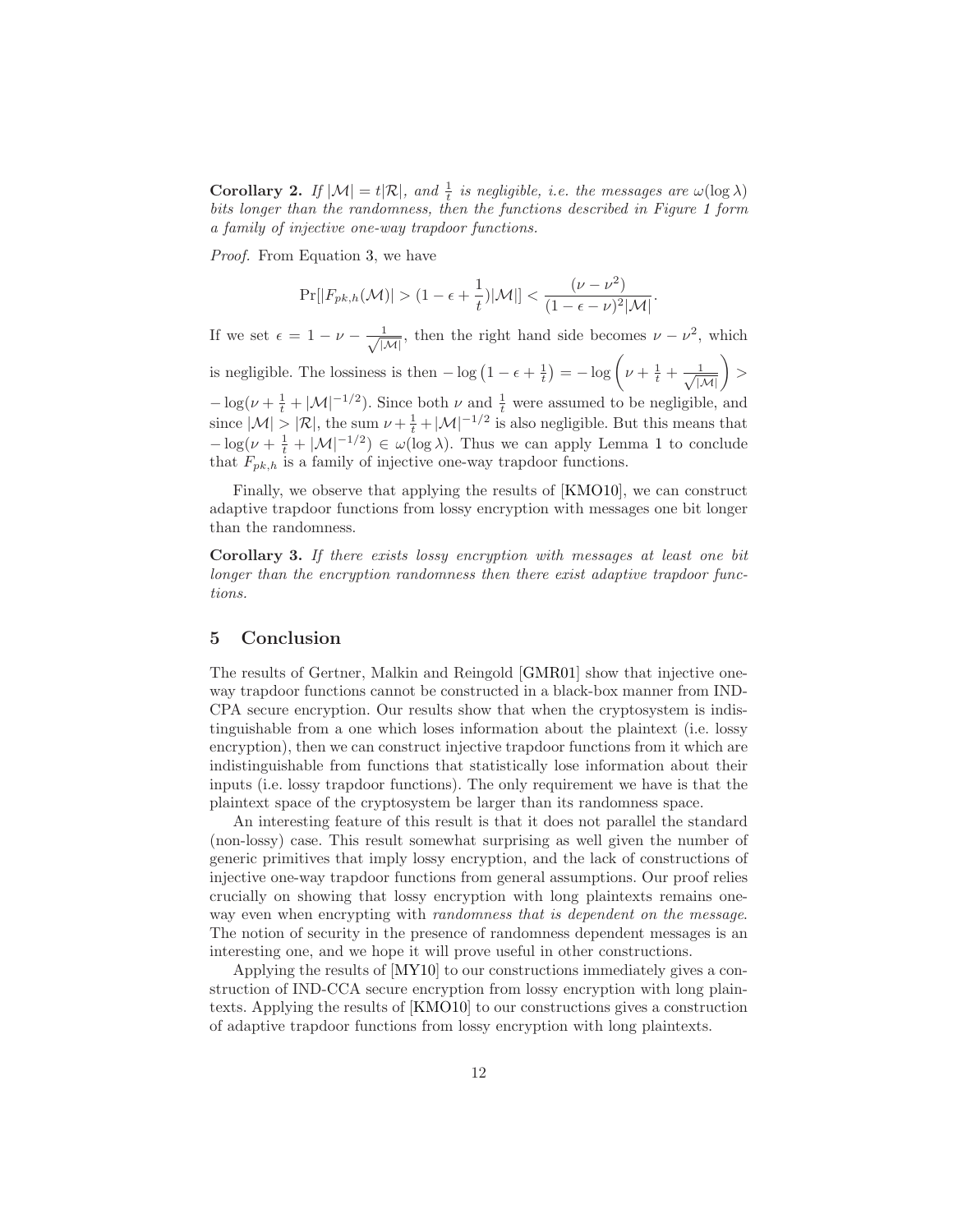The primary limitation of our results is the requirement that the message space be larger than the randomness space. Whether this restriction can be removed is an important open question.

# References

- <span id="page-13-11"></span>ACPS09. Benny Applebaum, David Cash, Chris Peikert, and Amit Sahai. Fast cryptographic primitives and circular-secure encryption based on hard learning problems. In Crypto '09, pages 595–618, Berlin, Heidelberg, 2009. Springer-Verlag.
- <span id="page-13-4"></span>BBO07. Mihir Bellare, Alexandra Boldyreva, and Adam O'Neill. Deterministic and efficiently searchable encryption. In CRYPTO '07, pages 535–552, 2007.
- <span id="page-13-9"></span>BCPT13. Eleanor Birrell, Kai-Min Chung, Rafael Pass, and Sidharth Telang. Randomness-Dependent Message Security. In Amit Sahai, editor, Theory of Cryptography, volume 7785 of Lecture Notes in Computer Science, pages 700–720. Springer Berlin Heidelberg, 2013.
- <span id="page-13-7"></span>BHHO08. Dan Boneh, Shai Halevi, Mike Hamburg, and Rafail Ostrovsky. Circularsecure encryption from decision diffie-hellman. In Crypto '08, pages 108– 125. Springer Berlin / Heidelberg, 2008.
- <span id="page-13-0"></span>BHSV98. Mihir Bellare, Shai Halevi, Amit Sahai, and Salil Vadhan. Many-to-one trapdoor functions and their relation to public-key cryptosystems. In Crypto '98, volume 1462 of LNCS, pages 283–298. Springer Berlin / Heidelberg, 1998.
- <span id="page-13-3"></span>BHY09. Mihir Bellare, Dennis Hofheinz, and Scott Yilek. Possibility and impossibility results for encryption and commitment secure under selective opening. In Eurocrypt '09. Springer, 2009.
- <span id="page-13-6"></span>BRS03. John Black, Phillip Rogaway, and Thomas Shrimpton. Encryption-scheme security in the presence of key-dependent messages. In SAC '02: Revised Papers from the 9th Annual International Workshop on Selected Areas in Cryptography, pages 62–75, London, UK, 2003. Springer-Verlag.
- <span id="page-13-5"></span>CL01. Jan Camenisch and Anna Lysyanskaya. An efficient system for nontransferable anonymous credentials with optional anonymity revocation. In Eurocrypt '01, volume 2045 of Lecture Notes in Computer Science, pages 93+, 2001.
- <span id="page-13-2"></span>EGL85. Shimon Even, Oded Goldreich, and Abraham Lempel. A randomized protocol for signing contracts. Communications of the ACM, 28(6):637–647, 1985.
- <span id="page-13-8"></span>FGK<sup>+</sup>10. David Mandell Freeman, Oded Goldreich, Eike Kiltz, Alon Rosen, and Gil Segev. More constructions of lossy and correlation-secure trapdoor functions. In Public Key Cryptography 2010 (PKC 2010), Lecture Notes in Computer Science, 2010. To appear.
- <span id="page-13-1"></span>GKM<sup>+</sup>00. Yael Gertner, Sampath Kannan, Tal Malkin, Omer Reingold, and Mahesh Viswanathan. The relationship between public key encryption and oblivious transfer. In FOCS '00, page 325, Washington, DC, USA, 2000. IEEE Computer Society.
- <span id="page-13-10"></span>GMR01. Yael Gertner, Tal Malkin, and Omer Reingold. On the impossibility of basing trapdoor functions on trapdoor predicates. In FOCS '01, page 126, Washington, DC, USA, 2001. IEEE Computer Society.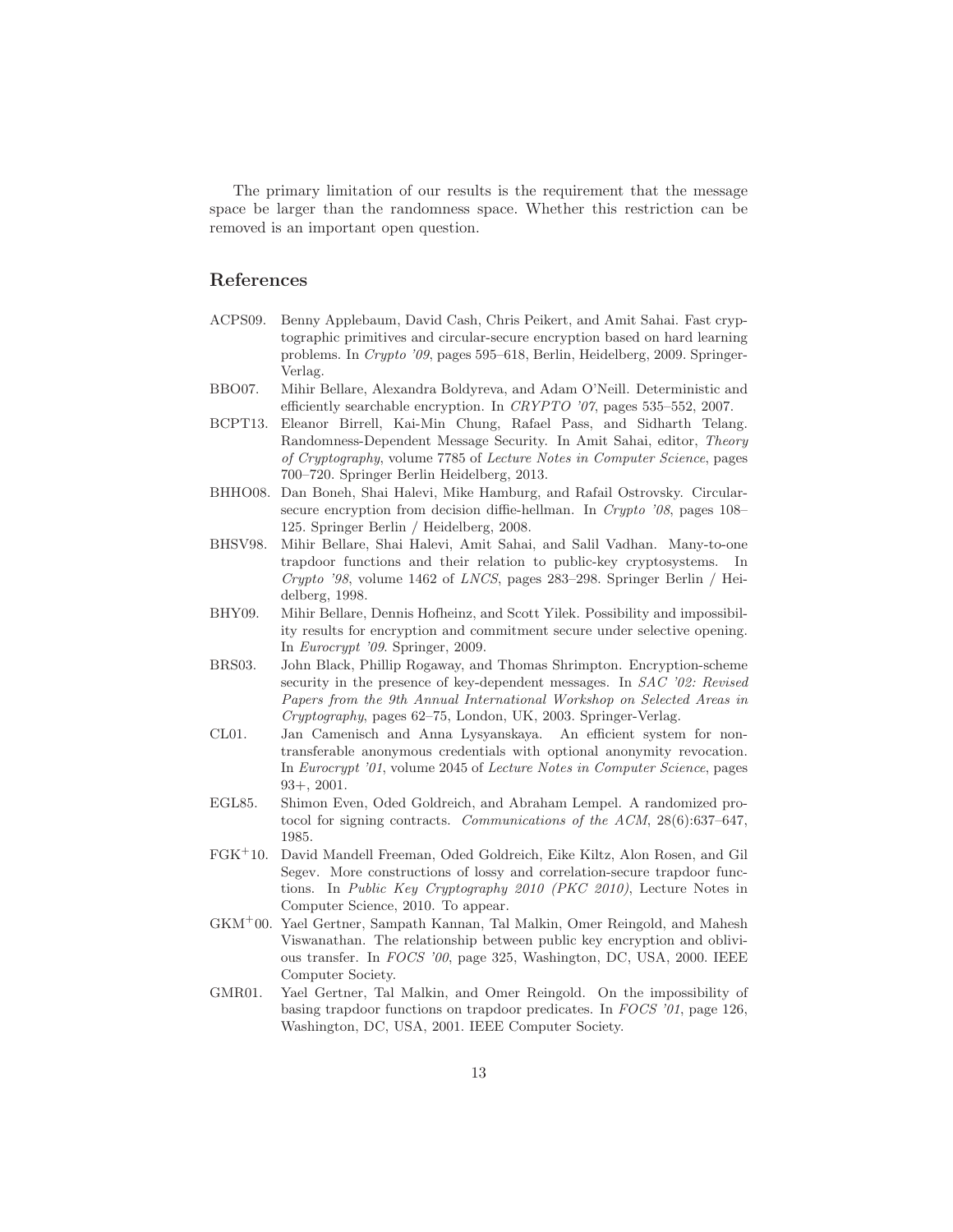- <span id="page-14-12"></span>GOS06. Jens Groth, Rafail Ostrovsky, and Amit Sahai. Perfect non-interactive zero knowledge for np. In Proceedings of Eurocrypt 2006, volume 4004 of LNCS, pages 339–358. Springer, 2006.
- <span id="page-14-6"></span>HLOV11. Brett Hemenway, Benoît Libert, Rafail Ostrovsky, and Damien Vergnaud. Lossy encryption: Constructions from general assumptions and efficient selective opening chosen ciphertext security. In ASIACRYPT '11, 2011.
- <span id="page-14-13"></span>HO12. Brett Hemenway and Rafail Ostrovsky. Extended-DDH and lossy trapdoor functions. In PKC 2012, pages 558–575, 2012.
- <span id="page-14-16"></span>HU08. Dennis Hofheinz and Dominique Unruh. Towards key-dependent message security in the standard model. In *Eurocrypt '08*, volume 4965 of *Lecture* Notes in Computer Science, pages 108–126, 2008.
- <span id="page-14-0"></span>IR89. Russell Impagliazzo and Steven Rudich. Limits on the provable consequences of one-way permutations. In STOC '89, pages 44–61. ACM, 1989.
- <span id="page-14-15"></span>KMO10. Eike Kiltz, Payman Mohassel, and Adam O'Neill. Adaptive trapdoor functions and chosen-ciphertext security. In EUROCRYPT, pages 673–692, 2010.
- <span id="page-14-3"></span>KN08. Gillat Kol and Moni Naor. Cryptography and game theory: Designing protocols for exchanging information. In TCC '08, pages 320–339. Springer Berlin / Heidelberg, 2008.
- <span id="page-14-9"></span>MY10. Petros Mol and Scott Yilek. Chosen-ciphertext security from slightly lossy trapdoor functions. In PKC '10, pages 296–311, 2010. http://eprint.iacr.org/2009/524/.
- <span id="page-14-4"></span>PVW08. Chris Peikert, Vinod Vaikuntanathan, and Brent Waters. A framework for efficient and composable oblivious transfer. In David Wagner, editor, Crypto '08, volume 5157 of Lecture Notes in Computer Science, pages 554– 571. Springer, 2008.
- <span id="page-14-5"></span>PW08. Chris Peikert and Brent Waters. Lossy trapdoor functions and their applications. In STOC '08: Proceedings of the 40th annual ACM symposium on Theory of computing, pages 187–196, New York, NY, USA, 2008. ACM.
- <span id="page-14-2"></span>Rab81. Michael Rabin. How to exchange secrets by oblivious transfer. Technical Report TR-81, Harvard University, 1981.
- <span id="page-14-7"></span>RS08. Alon Rosen and Gil Segev. Efficient lossy trapdoor functions based on the composite residuosity assumption. Cryptology ePrint Archive, Report 2008/134, 2008.
- <span id="page-14-10"></span>RS09. Alon Rosen and Gil Segev. Chosen-ciphertext security via correlated products. In TCC '09, pages 419–436, Berlin, Heidelberg, 2009. Springer-Verlag.
- <span id="page-14-1"></span>RTV04. Omer Reingold, Luca Trevisan, and Salil Vadhan. Notions of reducibility between cryptographic primitives. In TCC '04, pages 1–20. Springer, 2004.
- <span id="page-14-14"></span>Rud89. Steven Rudich. Limits on the Provable Consequences of One-way Permutations. PhD thesis, University of California, Berkeley, 1989.
- <span id="page-14-11"></span>Vah10. Yevgeniy Vahlis. Two is a crowd? a black-box separation of one-wayness and security under correlated inputs. In TCC '10, volume 5978 of Lecture Notes in Computer Science. Springer Berlin / Heidelberg, 2010.
- <span id="page-14-8"></span>Yao82. Andrew Yao. Theory and applications of trapdoor functions. In FOCS '82, pages 82–91. IEEE Computer Society, 1982.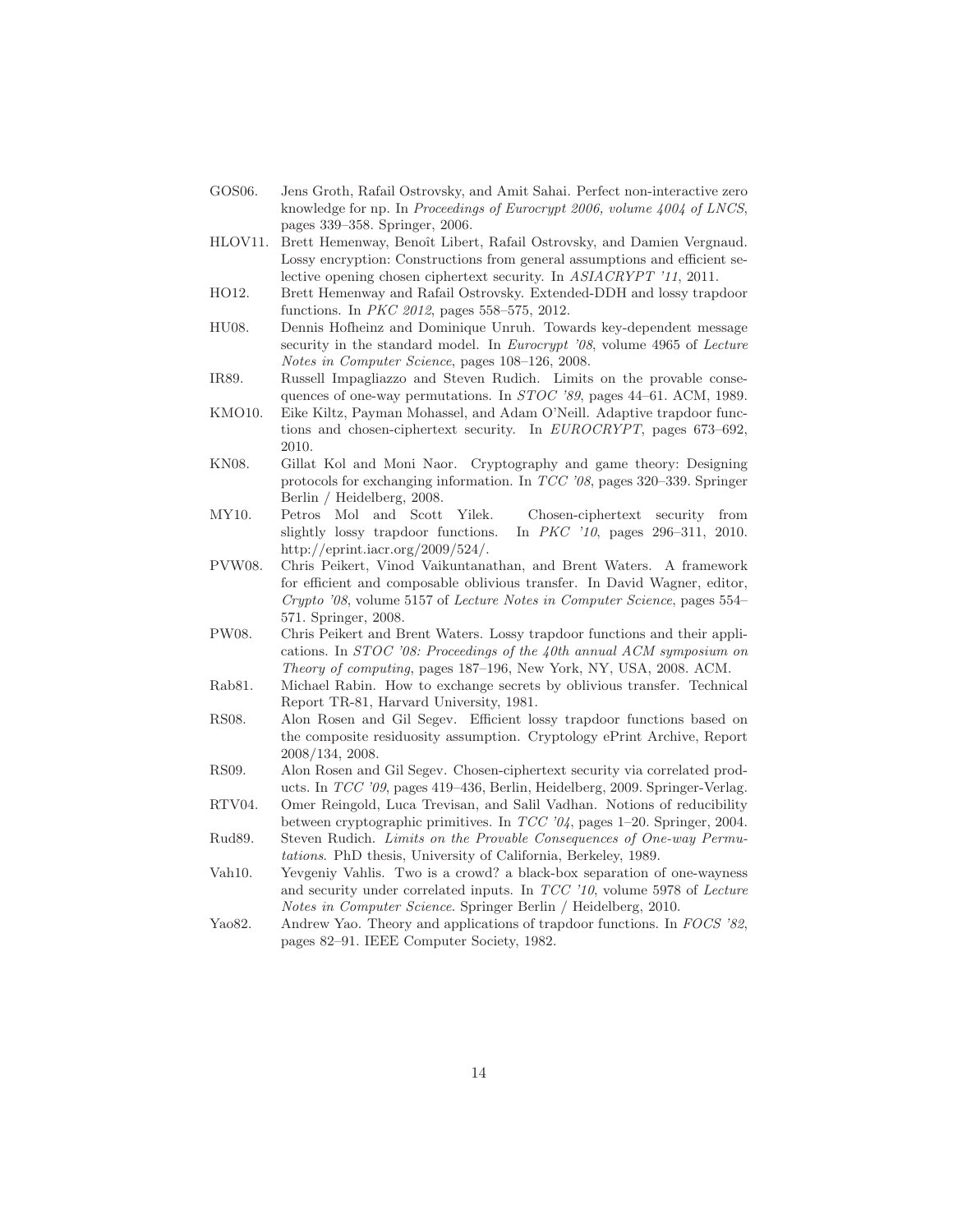# Appendix

# A Randomness Dependent Message (RDM) Security

It is well-established that the semantic security of a public-key cryptosystem may not hold when the messages being encrypted cannot be efficiently computed by an adversary given access to the public key alone. Previous work has explored the notion of security when the plaintext is allowed to depend on the secret key (dubbed key dependent message (KDM) security) [\[BRS03](#page-13-6)[,BHHO08,](#page-13-7)[HU08,](#page-14-16)[ACPS09\]](#page-13-11). In this work we consider new notions of security when the plaintext may depend on the encryption randomness. While the need for KDM security arises naturally in practical applications, the notion of Randomness Dependent Message (RDM) security arises naturally in cryptographic *constructions*.

Definition 3 (Strong RDM Security). We consider two experiments:

| RDM (Real)                                                                                             | RDM (Ideal)                                                                          |
|--------------------------------------------------------------------------------------------------------|--------------------------------------------------------------------------------------|
| $pk \stackrel{\$}{\leftarrow} Gen(1^{\lambda})$                                                        | $pk \stackrel{\$}{\leftarrow} Gen(1^{\lambda})$                                      |
| $\mathbf{r} = (r_1, \ldots, r_n) \stackrel{\$}{\leftarrow} \text{coins}(\text{Enc})$                   | $\mathbf{r} = (r_1, \ldots, r_n) \stackrel{\$}{\leftarrow} \text{coins}(\text{Enc})$ |
| $(f_1,\ldots,f_n)\overset{\$}{\leftarrow} \mathcal{A}_1(pk)$                                           | $(f_1,\ldots,f_n)\overset{\$}{\leftarrow} \mathcal{A}_1(pk))$                        |
| $\mathbf{c} = (\mathsf{Enc}(pk, f_1(\mathbf{r}), r_1), \dots, \mathsf{Enc}(pk, f_n(\mathbf{r}), r_n))$ | $c = (Enc(pk, 0, r_1), \ldots, Enc(pk, 0, r_n))$                                     |
| $b \leftarrow A_2(c)$                                                                                  | $b \stackrel{\$}{\leftarrow} A_2(c)$ .                                               |



A cryptosystem *PKE* = (Gen, Enc, Dec) is called Strongly RDM Secure with respect to F if for all polynomials  $n = n(\lambda)$ , and all PPT adversaries  $A =$  $(A_1, A_2)$  for which  $A_1$  only outputs  $f_i \in \mathcal{F}$ , we have

$$
\left|\Pr[A^{RDM_{\text{real}}}=1]-\Pr[A^{RDM_{\text{ideal}}}=1]\right|<\nu
$$

for some negligible function  $\nu = \nu(\lambda)$ .

It is natural as well to consider a weakened notion of RDM security, called RDM One-wayness.

**Definition 4 (RDM One-Way).** Let  $P \mathcal{K}E =$  (Gen, Enc. Dec) be a public key cryptosystem. Consider the following experiment

A cryptosystem *PKE* = (Gen, Enc, Dec) is called RDM One-Way with respect to family F if for all polynomials  $n = n(\lambda)$ , and all PPT adversaries  $A =$  $(A_1, A_2)$  for which  $A_1$  only outputs  $f_i \in \mathcal{F}$ , we have  $\Pr[r = r'] < \nu$  for some negligible function  $\nu = \nu(\lambda)$ .

A special case of RDM one-wayness, is the encryption of a randomness cycle. As before we can consider both the decision and the search variants.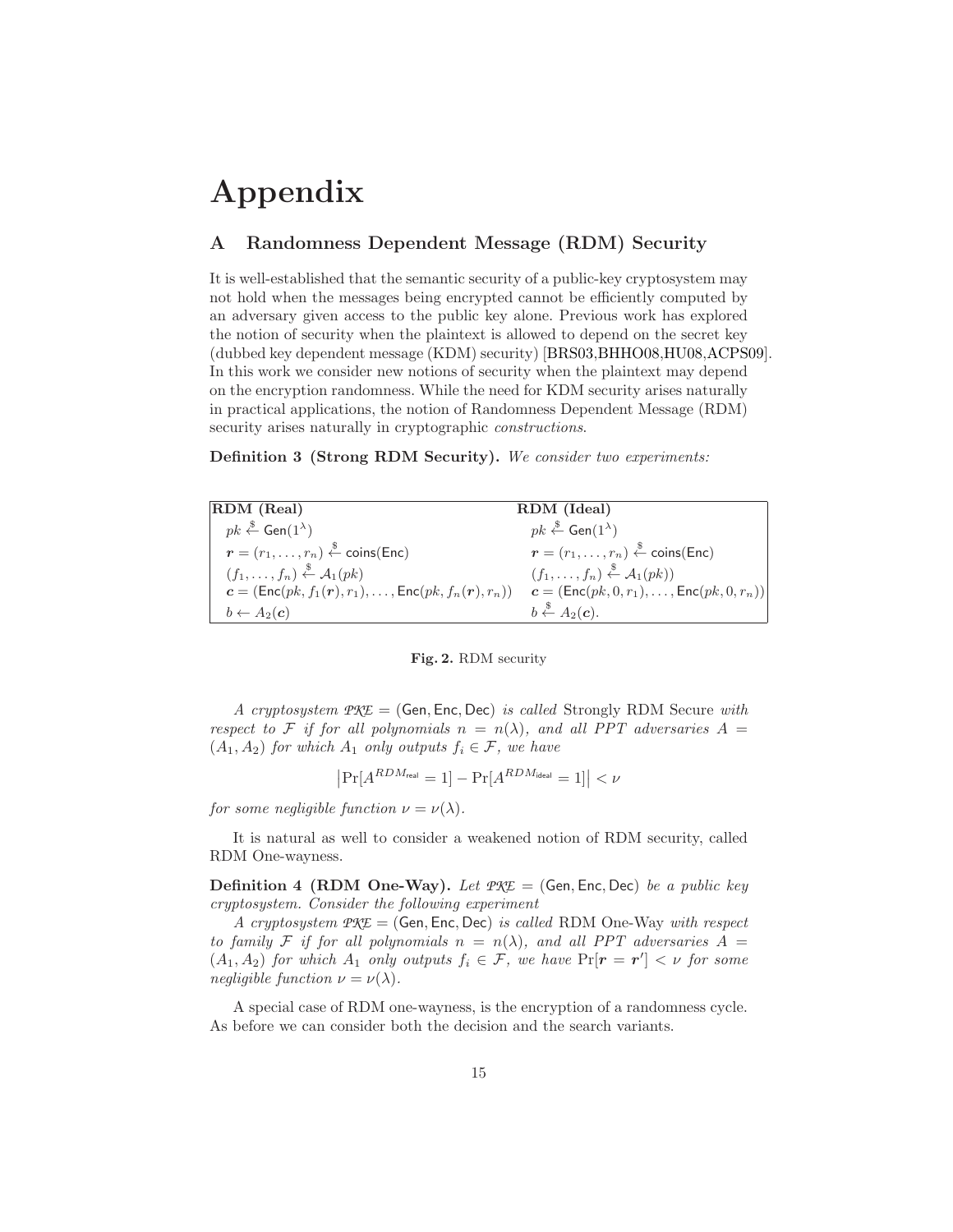```
RDM One-Way
pk \stackrel{\$}{\leftarrow} \mathsf{Gen}(1^{\lambda})\bm{r}=(r_1,\ldots,r_n)\stackrel{\$}{\leftarrow}\mathcal{R}(f_1,\ldots,f_n)\overset{\$}{\leftarrow} \mathcal{A}_1(pk)c = (Enc(pk, f_1(r), r_1), \ldots, Enc(pk, f_n(r), r_n))\boldsymbol{r}' \leftarrow A_2(\overset{\circ}{\boldsymbol{c}})
```


Definition 5 (RCIRC Security). A cryptosystem  $PKE = (Gen, Enc, Dec)$  will be called randomness circular secure (RCIRC secure) if we have

 ${pk, Enc}(pk, r_2, r_1), Enc(pk, r_3, r_2), \ldots, Enc(pk, r_n, r_{n-1}), Enc(pk, r_1, r_n)} \approx_c$  $\{pk, \text{Enc}(pk, 0, r_1), \dots, \text{Enc}(pk, 0, r_n)\},\$ 

where  $pk \stackrel{\$}{\leftarrow} \textsf{Gen}(1^{\lambda}), \text{ and } r_i \stackrel{\$}{\leftarrow} \textsf{coins}(\textsf{Enc}) \text{ for } i = 1, \ldots, n.$ 

When using a cryptosystem as a building block in a more complicated protocol, it is sometimes desirable to encrypt messages that are correlated with the randomness. Similar to the notion of circular security ([\[CL01,](#page-13-5)[BRS03](#page-13-6)[,BHHO08\]](#page-13-7)), which talks about security when encrypting key cycles, we define a notion of security related to encrypting randomness cycles. We call this property RCIRC One-Wayness.

Definition 6 (RCIRC One-wayness). We say that a cryptosystem is RCIRC One-Way if the family of functions, parametrized by pk

> $F_{pk}$ : coins $(\textsf{Enc})^n \to \mathcal{C}^n$  $(r_1, \ldots, r_n) \mapsto (\text{Enc}(pk, r_2, r_1), \ldots, \text{Enc}(pk, r_1, r_n)),$

is one-way.

It is not hard to see that a cryptosystem that is RCIRC One-Way gives rise to an injective one-way trapdoor function.

An immediate corollary of Theorem [1](#page-11-0) is that if the functions described in Figure [1](#page-8-0) are a family of injective one-way trapdoor functions, that means that the underlying cryptosystem, is RCIRC One-Way

Corollary 4. If  $PKE = (Gen, Enc, Dec)$  is a lossy encryption, and if  $|M| = t |R|$ , and  $\frac{1}{t}$  is negligible, if we define  $\widetilde{PKE} = (\widetilde{\mathsf{Gen}}, \widetilde{\mathsf{Enc}}, \widetilde{\mathsf{Dec}})$ , with

- $-\widetilde{\mathsf{Gen}}(1^{\lambda}),$  generates  $(pk, sk) \overset{\$}{\leftarrow} \mathsf{Gen}(1^{\lambda}),$  and  $h \overset{\$}{\leftarrow} \mathcal{H}$  and sets  $\widetilde{pk} = (pk, h),$  $s\tilde{k} = sk.$
- $\widetilde{\mathsf{Enc}}(\tilde{pk}, m, r) = \mathsf{Enc}(pk, m, h(r)).$
- $\widetilde{\mathsf{Dec}}(\tilde{sk}, c) = \mathsf{Dec}(sk, c).$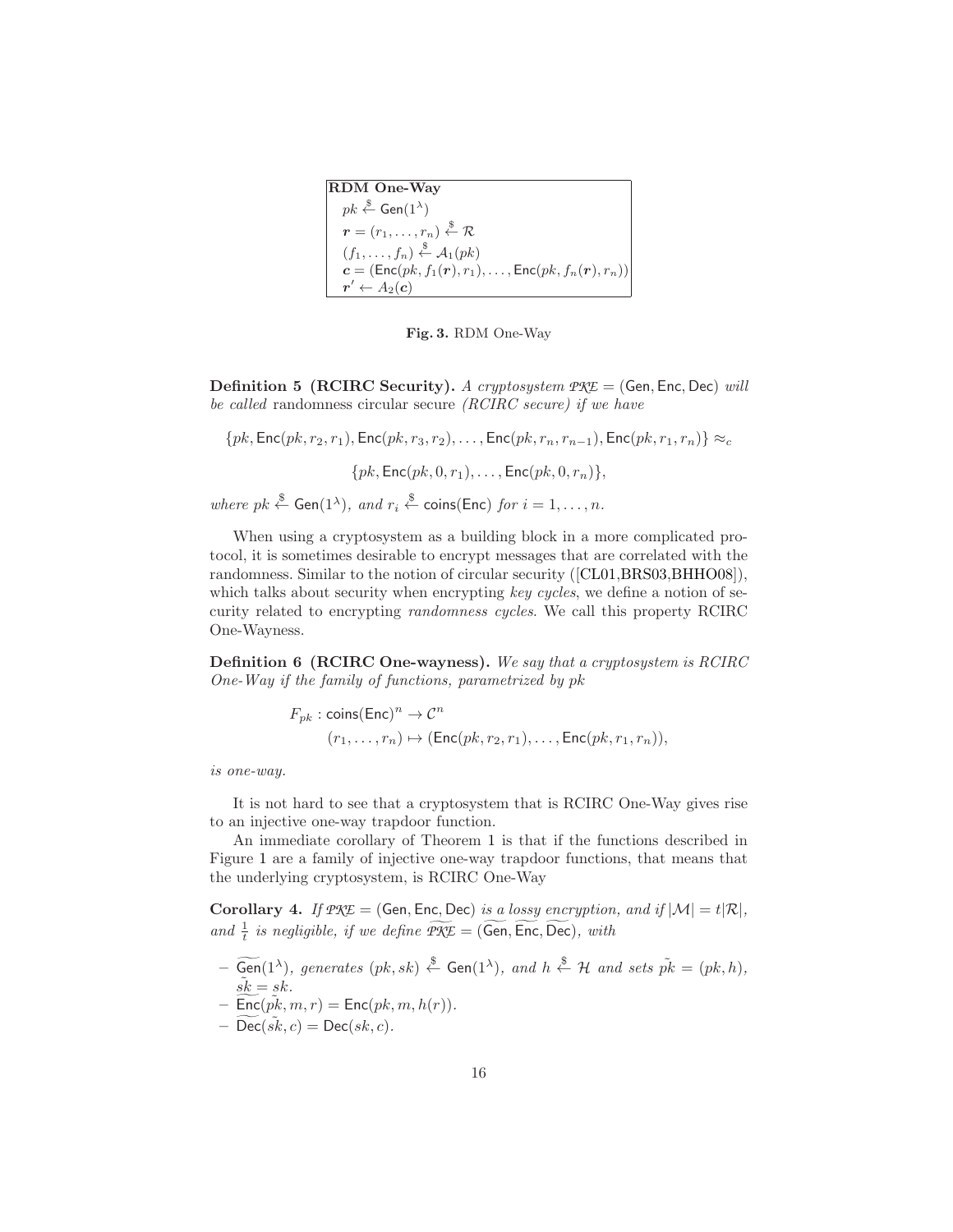#### Then PKE is RCIRC One-Way.

We remark that the construction outlined above is RCIRC-OW for one input. A straightforward modification of the above arguments shows that if  $h$  is a  $2k$ wise independent hash family, then  $P \mathcal{K} E$  is RCIRC-OW for  $k$  inputs.

# <span id="page-17-0"></span>B Constructing Lossy Encryption With Long Plaintexts

In [\[HLOV11\]](#page-14-6), Hemenway et al. showed that lossy encryption can be constructed from statistically rerandomizable encryption and from statistically sender private  $\binom{2}{1}$ -oblivious transfer. This immediately yields constructions of lossy encryption from homomorphic encryption and smooth universal hash proof systems. Using the generic transformation from re-randomizable encryption to lossy encryption given in  $[HLOVI]$ , we have efficient Lossy Encryption from the Damgård-Jurik cryptosystem.

Recall, that with a standard IND-CPA secure cryptosystem *PKE* = (Gen, Enc, Dec) we can arbitrarily extend the plaintext space by expanding the randomness with a pseudorandom generator. Specifically, if PRG is pseudorandom generator, such that PRG :  $\mathcal{R} \to \mathcal{R}^k$ , we can define a new cryptosystem, with encryption of  $(m_1, \ldots, m_k)$  under randomness r given by setting  $r_1, \ldots, r_k = \text{PRG}(r)$ , and setting the ciphertext as  $Enc(m_1, r_1), \ldots, Enc(m_k, r_k)$ . It is important to notice that applying this construction to a lossy encryption scheme, will yield an IND-CPA secure scheme, but not necessarily a lossy encryption scheme.

Below, we describe lossy encryption protocols that have plaintexts that can be made much longer than the encryption randomness. These schemes are based on the Extended Decisional Diffie Hellman (EDDH) assumption. The EDDH assumption is a slight generalization of the DDH assumption. The EDDH assumption has semantics that are very similar to the DDH assumption but the EDDH assumption is implied by the DCR, DDH and QR assumptions, so by framing our cryptosystems in this language we achieve unified constructions based on different hardness assumptions.

#### B.1 The EDDH Assumption

Hemenway and Ostrovsky [\[HO12\]](#page-14-13) introduced the Extended Decisional Diffie-Hellman (EDDH) assumption

Definition 7 (The EDDH Assumption). For a group  $\mathbb{G}$ , and a (samplable) subgroup  $\mathbb{H} \triangleleft \mathbb{G}$ , with samplable subsets  $G \subset \mathbb{G}$ , and  $K \subset \mathbb{Z}$  the extended decisional diffie hellman (EDDH) assumption posits that the following two distributions are computationally indistinguishable:

$$
\{(g, g^a, g^b, g^{ab}): g \stackrel{\$}{\leftarrow} G, a, b \stackrel{\$}{\leftarrow} K\} \approx_c \{(g, g^a, g^b, g^{ab}h): g \stackrel{\$}{\leftarrow} G, a, b \stackrel{\$}{\leftarrow} K, h \stackrel{\$}{\leftarrow} \mathbb{H}\}
$$

It follows immediately that if  $K = \{1, \ldots, |\mathbb{G}|\}$ , and  $\mathbb{H} = \mathbb{G}$ , then the EDDH assumption is just the DDH assumption in the group G. A straightforward argument shows: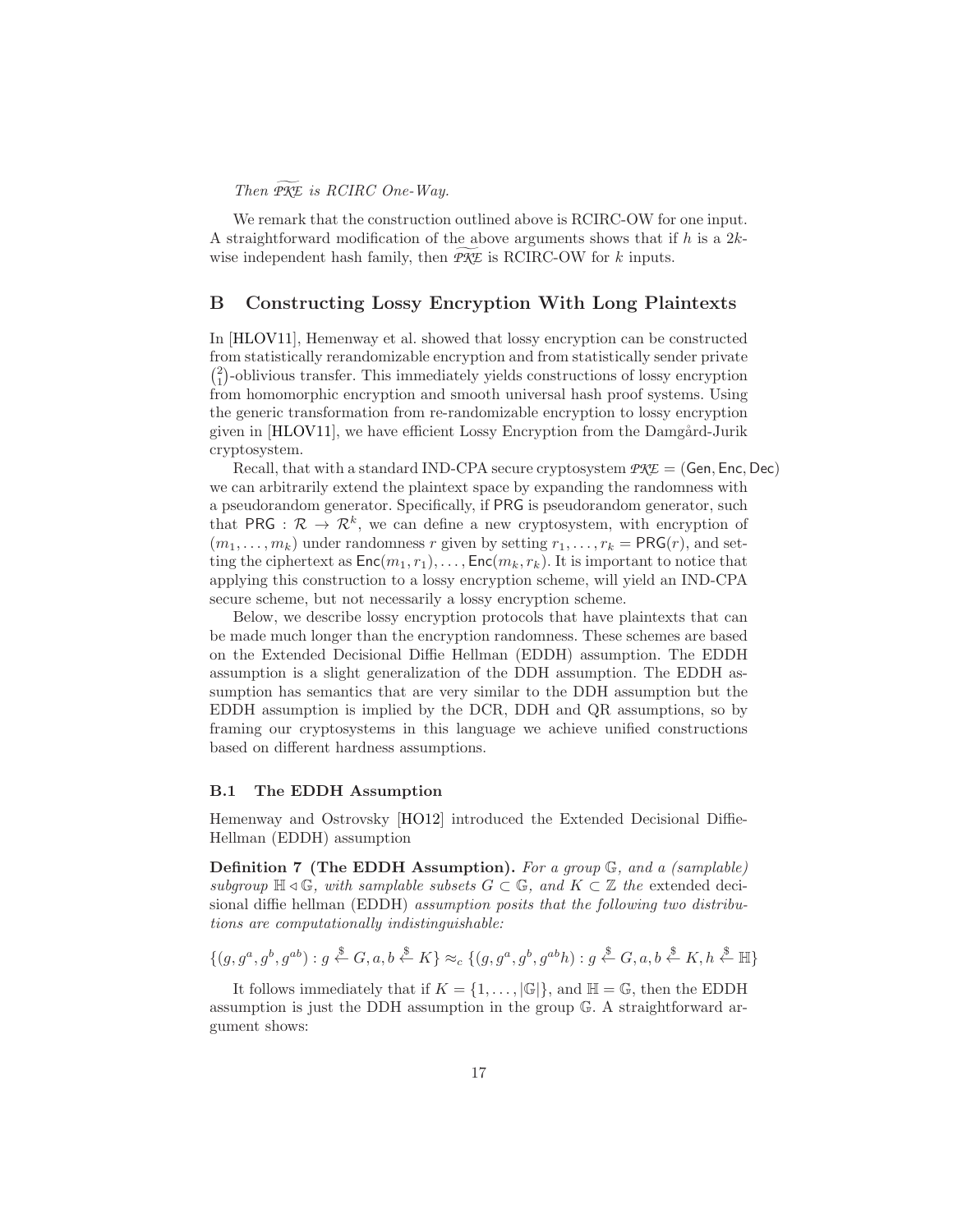**Lemma 5.** If the EDDH assumption holds in a group  $\mathbb{G}$ , then for any fixed  $h^* \in \mathbb{H}$ , the distributions

$$
\{(g, g^a, g^b, g^{ab}): g \stackrel{\$}{\leftarrow} G, a, b \stackrel{\$}{\leftarrow} K\} \approx_c \{(g, g^a, g^b, g^{ab}h^*): g \stackrel{\$}{\leftarrow} G, a, b \stackrel{\$}{\leftarrow} K\}
$$

<span id="page-18-0"></span>are computationally indistinguishable.

**Lemma 6.** If the EDDH assumption holds in a group  $\mathbb{G}$ , then for any  $m \in$  ${0,1}<sup>n</sup>$ , and any  $h \in \mathbb{H}$ , the distributions

$$
A = \{(h, g, g^a, g^{b_1}, \dots, g^{b_n}, g^{ab_1}, \dots, g^{ab_n}) : g \stackrel{\$}{\leftarrow} G, a, b_1, \dots, b_n \stackrel{\$}{\leftarrow} K\},
$$
  

$$
A_m = \{(h, g, g^a, g^{b_1}, \dots, g^{b_n}, g^{ab_1}h^{m_1}, \dots, g^{ab_n}h^{m_n}) : g \stackrel{\$}{\leftarrow} G, a, b_1, \dots, b_n \stackrel{\$}{\leftarrow} K, h \stackrel{\$}{\leftarrow} \mathbb{H}\}
$$

are computationally indistinguishable.

*Proof.* Let  $e_i$  denote the *i*th standard basis vector, i.e.  $e_i$  has a one in the *i*th position and zeros elsewhere. By a standard hybrid argument, it is enough to show that the distributions  $\Lambda_m \approx \Lambda_{m+e_i}$ .

Given an EDDH challenge  $(g, g_1, g_2, g_3) = (g, g^a, g^b, g_3)$ , we sample  $b_1, \ldots, b_{i-1}, b_{i+1}, \ldots, b_n \stackrel{\$}{\leftarrow} K$  and create the vector

$$
v = (h, g, g_1, g^{b_1}, \dots, g^{b_{i-1}}, g_2, g^{b_{i+1}}, \dots, g^{b_n}, g_1^{b_1} h^{m_1}, \dots, g_1^{b_{i-1}} h^{m_{i-1}}, g_3, g_1^{b_{i+1}} h^{m_{i+1}}, \dots, g_1^{b_n} h^{m_n})
$$

The vector v will be in  $\Lambda_m$  or  $\Lambda_{m+e_i}$  depending on whether  $g_3 = g^{ab}h$  or  $g_3 = g^{ab}$ .

### B.2 Lossy Encryption from EDDH

In this section, we describe a simple lossy encryption scheme based on the EDDH assumption.

– Public Parameters:

A group G under which the EDDH assumption holds. A generator  $g \stackrel{\$}{\leftarrow} G$ , an element  $1 \neq h \in \mathbb{H}$ .

– Lossy Key Generation:

Sample  $a_0, a_1, \ldots, a_n, b_1, \ldots, b_n \stackrel{\$}{\leftarrow} K$ . Set  $\mathbf{v} = (g^{a_0 b_1}, \ldots, g^{a_0 b_n})$ 

$$
\mathbf{v}_1 = (g^{a_1b_1}h, g^{a_1b_2}, \dots, g^{a_1b_n})
$$
  
\n:  
\n
$$
\mathbf{v}_n = (g^{a_n b_1}, g^{a_n b_2}, \dots, g^{a_n b_{n-1}}, g^{a_n b_n}h)
$$

and set  $g_i = g^{a_i}$  for  $i = 0, \ldots, n$ . The public key will be  $(g_0, \ldots, g_n, \mathbf{v}, \mathbf{v}_1, \ldots, \mathbf{v}_n)$ . The secret key will be  $b_1, \ldots, b_n$ .